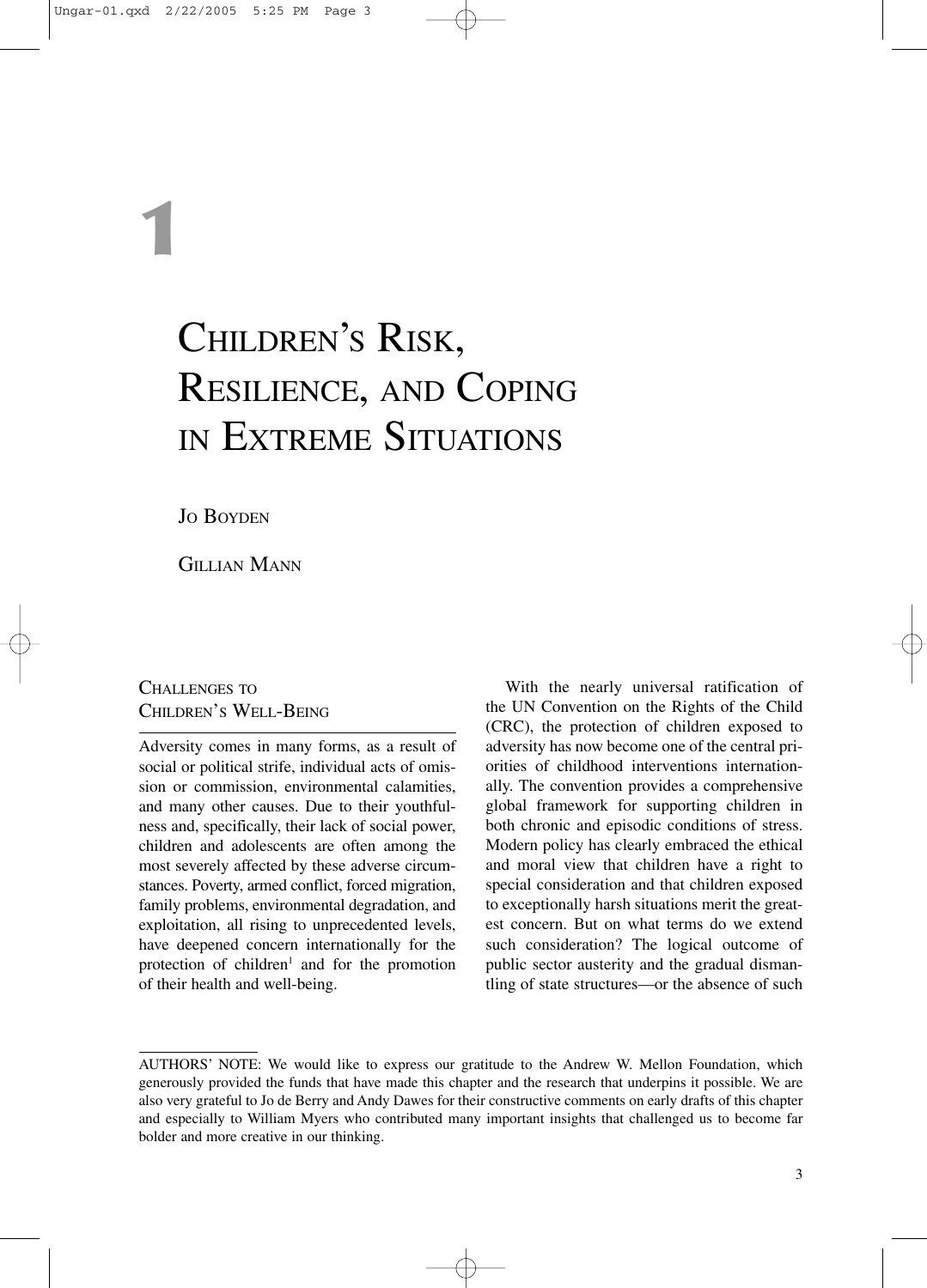structures in the first place—is that children and their families and communities cannot necessarily count on the promises made in international treaties. Moreover, due to the sheer scale of some childhood problems—for example, children in Africa orphaned by AIDS or those experiencing armed political strife—affected populations are frequently forced to rely on their own individual capacities to cope. To say this is not to exonerate callous governments that choose to ignore their responsibilities toward children, but to be pragmatic about the immediate prospects for large numbers of children and to focus policy attention on the challenges that lie ahead.

Although there are many structural and practical obstacles to the development of effective measures for children, there is evidence that shortcomings in policy and practice are also the result of erroneous conceptualization of problems and their solutions, inadequate empirical evidence to support specific interventions, and unquestioned assumptions about children's development and their relative capacities and vulnerabilities. Indeed, recent research in the social sciences and experience in dealing with children in stressful situations, as will be discussed in this chapter, are providing new insights that challenge much conventional wisdom about how to assist affected children. Because it is increasingly clear that many notions of childhood and of childhood vulnerability, development, and well-being are contextually constructed (see Ungar, 2004), serious doubt is being cast on the relevance of many traditional prescriptions for protecting children, especially interventions imposed from outside the child's social and cultural context. At the same time, new insights and ideas that could be more helpful have not been widely disseminated or evaluated.

Under increasingly difficult circumstances globally, the CRC's demand that children's best interests be a major criterion for actions concerning them has raised disturbing doubts and questions regarding how to define and deliver what is most appropriate and effective for young people. Scholars and practitioners in different parts of the world have been trying to find out what effects misfortune has on children's social, psychological, and emotional well-being and

to provide appropriate psychological and social care and support. However, child protection remains an uncertain art, beset by challenges and disputation at the methodological, conceptual, theoretical, and practical levels. The present chapter explores some of the issues and controversies pertinent to a discussion of children's vulnerability, resilience, and coping in situations of extreme hardship, highlighting problems and gaps in existing research and recommending areas for further theoretical development and field research. It makes the case for a dynamic, contextualized view of misfortune and suggests that children's experiences of adversity are mediated by a host of internal and external factors that are inseparable from the social, political, and economic contexts in which children live. It also calls for greater attention to children's own understandings of their experience. Throughout, it asserts the need for research, policy, and programmatic interventions to consider carefully the reality of children's lives in order to improve the effectiveness of interventions designed to assist them.

# CHILD DEVELOPMENT, "RISK" AND "RESILIENCE" IN THE LITERATURE

In this section, we examine some of the key concepts and theories that inform discussions of development, well-being, risk, and resilience in children who are exposed to adversity. Despite the global application of these concepts, the most systematic and influential body of information on child development and well-being and on the factors that mediate risk and resilience during childhood is found in research with children in the United States and Europe.

Up until the early 1980s, scholarly understandings of child development were dominated by the work and ideas of Jean Piaget, whose emphasis was on the uniformities of children's development and the ways in which the individual child makes sense of the "generic" world (Rogoff, 1990). The Piagetian model stresses that individual children actively construct knowledge through their actions in the world. Learning takes place when a child is required to reconcile his or her expectations of the world and his or her actual experience of that world.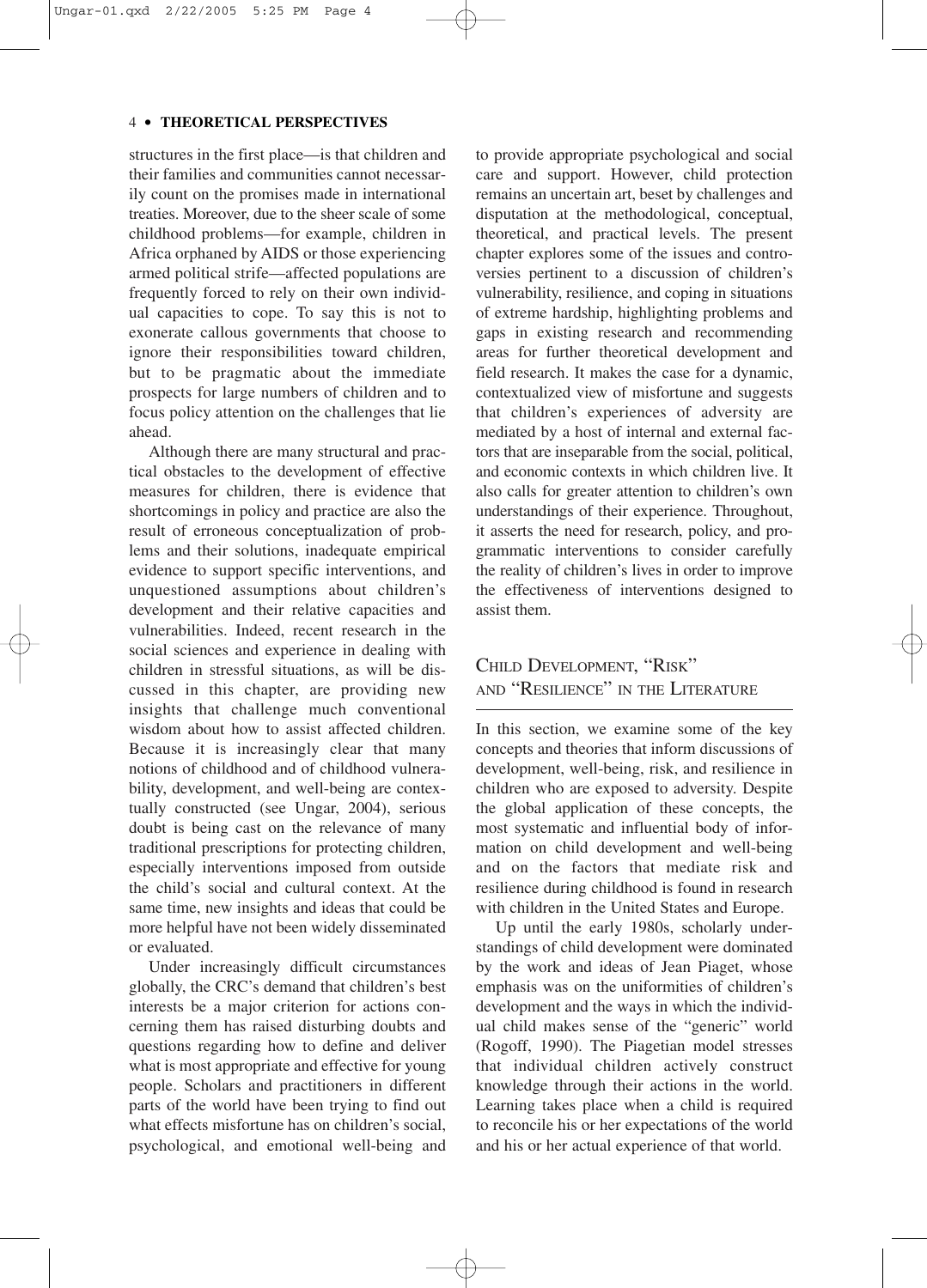This constructivist approach is still important. However, in the last 25 years psychologists and anthropologists interested in child development in diverse cultural contexts have challenged Piaget's view of the child as a solitary, independent individual whose interaction with the world leads him or her to spontaneously develop general skills and strategies that can then be applied across logically similar problems (Cole, Gay, Glick, & Sharp, 1971; Rogoff, 1990). These scholars have become increasingly attracted to the sociocultural approach of Lev Vygotsky (1978) and the work of later theorists such as Barbara Rogoff (1990), Michael Cole (1996), and Jacqueline Goodnow  $(1990)$ .<sup>2</sup> The main tenet of this more recent perspective is that all psychological phenomena originate through interpersonal interaction and hence social and cultural context provide the framework for how children learn to think, speak, and behave.

This focus on the importance of social interaction to child development is reflected in the methodology implicit in Vygotskyian theory, in which activity, rather than the individual, is the basic unit of analysis. "Activity" from this perspective includes not only the task at hand but also people, interpersonal relations, goal-directed behavior, and shared understandings. In this view, individuals are active agents in their own environment, they engage with the world around them, and in some senses, create for themselves the circumstances of their own development. The central aspect of this approach is the notion that through participation in cultural activities, and with guidance from more skilled peers, siblings, and adults, children can learn to think and to develop new skills and more mature approaches to problem solving. It is generally assumed that all communities establish ways of helping children to build connections between their current knowledge and those skills and understandings they are capable of acquiring (Rogoff, 1990).

This stress on the importance of activity, relationships, and interaction provides a useful framework within which to explore the influence of social and cultural context on child development. The ways in which children in diverse settings learn to respond to adversity and extreme hardships are critical components of this developmental process. Consciously or not, caregivers and others structure children's learning environments to support boys and girls to acquire the knowledge, skills, and experience they need to function successfully in their community. The classification of certain experiences or circumstances as "risky" or "dangerous" is thus not a straightforward, universal given. Boys and girls of different ages and different abilities in different contexts will understand and make meaning of their experiences in different ways. These understandings will be influenced not only by their individual genetic heritage and physical and biological maturity but also, and more particularly, by the social, cultural, economic, and political environment in which they live.

In assessments of the forces that undermine children's development and well-being, research in the minority world tends to focus on children who confront severe family and personal difficulties, such as recurrent ill-health, maltreatment, family separation and divorce, chronic poverty, and parental mental illness and unemployment (Garmezy & Rutter, 1983; Werner & Smith, 1998). Indeed, the death of a parent is highlighted as one of the more immediately traumatizing events for a child, linked with later psychic disorder, notably depression. This research originated in the field of psychopathology and responded initially to concerns among parents, welfare professionals, and other adults about a perceived rise in childhood problems, such as school failure, juvenile crime, and attempted and actual suicide among young people (Fraser, 1997). One of the objectives of the research was to identify factors in children's lives that increase risks for such behaviors and, insofar as these studies aimed to serve policy, establish how structural reform or service provision could prevent or reduce these risks (Garmezy, 1983). Initial concerns focused on exploring a possible correlation between stressful life experiences in children and a range of psychiatric disorders. Today, the focus for many scholars has shifted to the determination of the factors that enable children to remain competent in the face of adversity.

Although studies of children in the minority, industrialized world focus primarily on intrafamilial risk, research on young people in the majority world tends to address major societal events and situations, such as armed conflict, mass murders, famine, or mass displacement.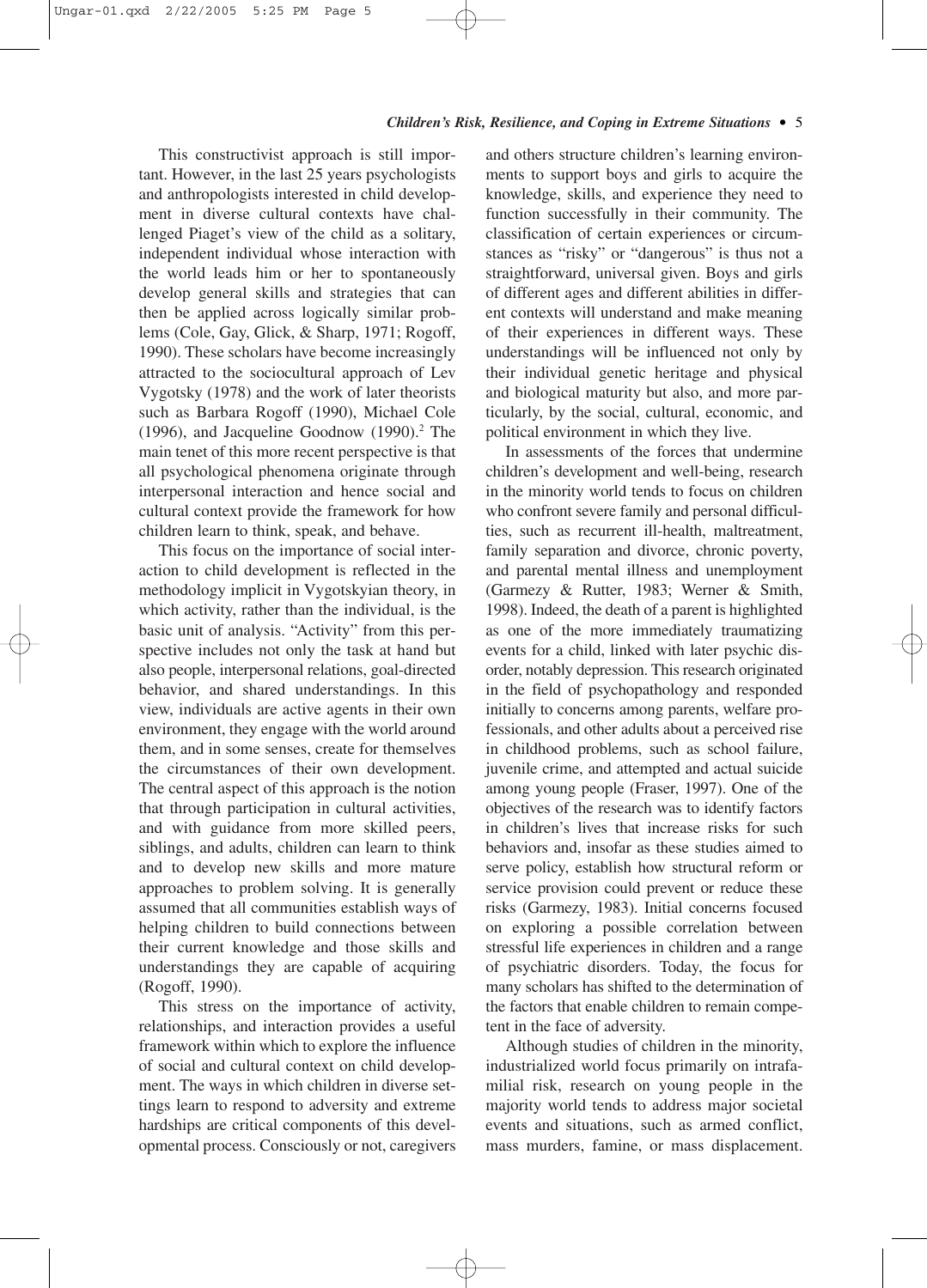Such catastrophic events are generally identified in this research as being "beyond the normal" range of human experience because they cause disturbance and upheaval, not just at a personal and familial level but throughout society (Ager, 1996; De Vries, 1996). They threaten family and community coping, destroy social and cultural institutions, and distort social norms and values (De Vries, 1996). There is a particular concern that such experiences overwhelm children psychologically, undermining their development, coping, and future adaptation in adulthood.

Children's individual responses to adversity have been described in the research in terms of "risk" and "resilience." *Risk* refers to variables that increase individuals' likelihood of psychopathology or their susceptibility to negative developmental outcomes (Goyos, 1997). Some risks are found internally; they result from the unique combination of characteristics that make up an individual, such as temperament or neurological structure. Other risks are external; that is, they result from environmental factors, such as poverty or war, which inhibit an individual's healthy development. Despite the apparently devastating odds, however, not all children exposed to risks and adversities develop problems later on. In the literature, these children are deemed *resilient.* As Schaffer (1996) notes, "Whatever stresses an individual may have encountered in early years, he or she need not forever more be at the mercy of the past.... children's resilience must be acknowledged every bit as much as their vulnerability" (p. 47).

Historically, the notion of resilience entered the health sciences from applied physics and engineering, where it refers to the ability of materials to "bounce back" from stress and resume their original shape or condition. A rubber ball is an example. The term seems to have been first used in medicine to characterize the recovery of patients from physical traumas such as surgery or accidents. Somewhat later, it was adopted into psychology, first for the study of children of mentally ill mothers. It is now understood to indicate an individual's capacity to recover from, adapt, and remain strong in the face of adversity. Hence, the literature ascribes resilience to three kinds of phenomena: (a) good outcomes despite high-risk status, (b) sustained competence under threat, and (c) recovery from trauma (Masten, Best, & Garmezy, 1990).

Resilience is recognized as depending on both individual and group strengths and is highly influenced by supportive elements in the wider environment. These positive reinforcements in children's lives are often described as "protective factors" or "protective processes." They operate at different levels and through different mechanisms—individual, family, communal, institutional, and so on—and frequently correlate with and complement one another. Their effects are shown only in their interaction with risk. Although it is understood in the literature that risk and resilience are not constructed the same way in all societies, it is generally accepted that the interaction of risk and protective factors plays an important role in the social and psychological development of boys and girls in all contexts. The concepts of risk, resilience, and protective factors have now come to form the bedrock of research on children who live with adversity, although, as we argue below, they are not without their problems and limitations.

# KEY MECHANISMS OF RISK AND RESILIENCE

Research has identified several processes or mechanisms at the individual, family, and wider environmental levels that have been shown to have a significant influence on risk and resilience in children. For example, a healthy, strong child is likely to be more resilient emotionally and psychologically than one who is physically weak or sick. Likewise, gender has been found to have an important effect on the way in which children respond to adversity (Werner & Smith, 1998), although the literature tends not to provide consistent patterns linking gender with coping, resilience, or vulnerability. Among other individual attributes in children, age, temperament, sense of humor, memory, reasoning, perceptual competencies, sense of purpose, belief in a bright future, and spirituality have all been found to have a significant impact on resilience (see, e.g., Bernard, 1995; Garbarino, 1999). These protective factors shape to a large extent the strategies that children use to manage stressful situations and to defend themselves against painful experiences or low self-esteem.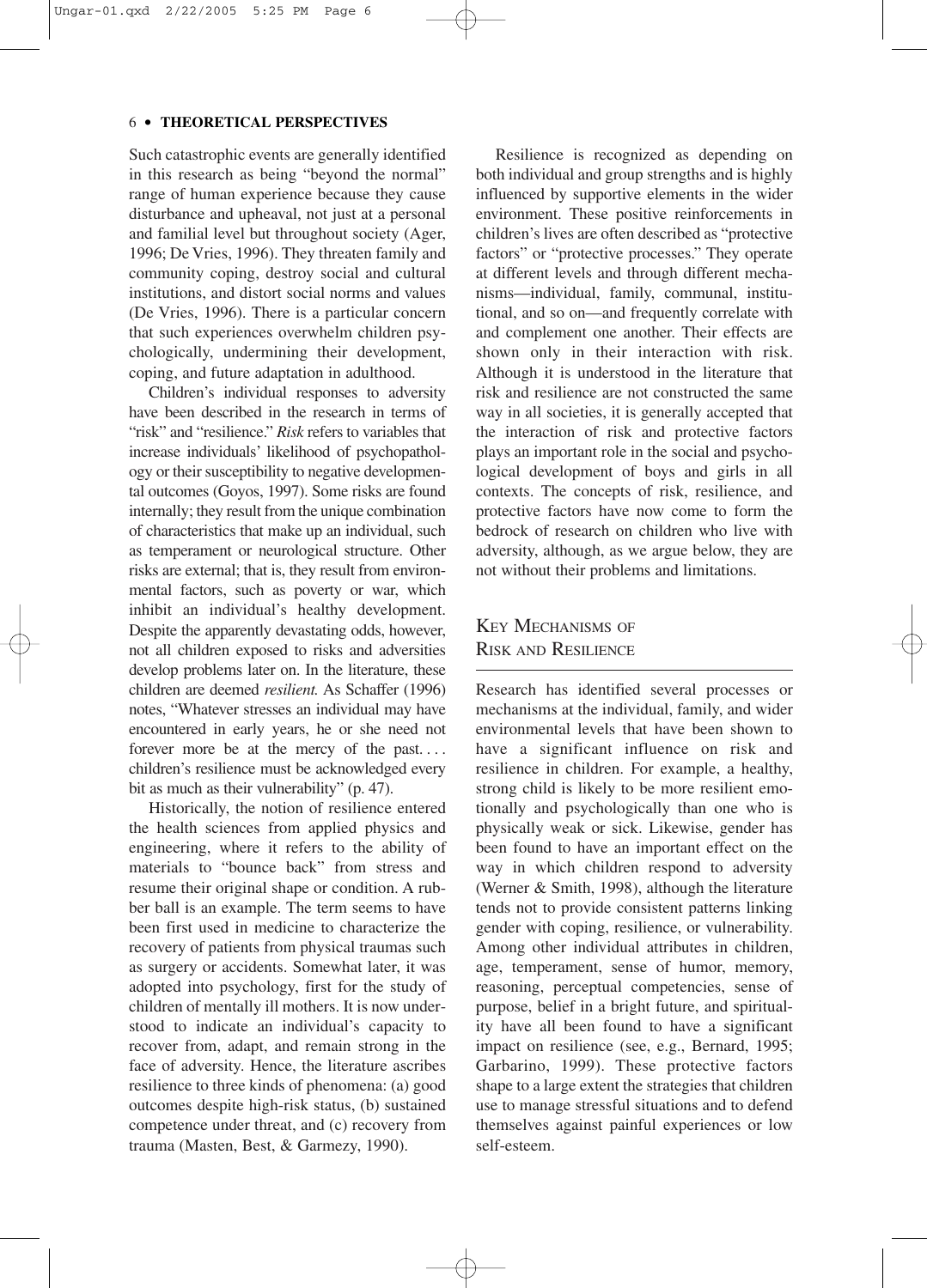Some children are better able to manage stress because of disposition or temperament. Thus, protective factors such as resourcefulness, curiosity, a goal for which to live, and a need and ability to help others are largely matters of temperament and coping style. Generally, children who are able to remain hopeful about the future, are flexible and adaptable, possess problemsolving skills, and actively try to assume control over their lives are likely to be less vulnerable than those who passively accept the adversity they face (Punamaki, 1987). Socially competent children, capable of lateral thinking and problem solving can enhance their coping by identifying alternatives to their current circumstances and devising creative solutions. The capacity to engage in critical thinking can also help to shield a child from simplistic interpretations of experience that are self-defeating (Garbarino, Kostelny, & Dubrow, 1991). Personal history also influences coping (Garbarino, 1999). Children who have experienced approval, acceptance, and opportunities for mastery are far more likely to be resilient than those who have been subjected to humiliation, rejection, or failure.

The literature points not just to children's own inner resources and competencies but also to their interpersonal relationships as essential factors mediating risk and resilience. Thus, the presence of at least one supportive adult can have an enormous impact on a child's resilience (see, e.g., Ressler, Boothby, & Steinbock, 1988; Werner & Smith, 1992). Family members and significant others can play a major role in helping children interpret, "process," and adjust to, or overcome, difficult life experiences (Dawes, 1992). Acting as mentors, adults can provide models of and reinforcement for problem solving, motivation, and other coping skills (McCallin & Fozzard, 1991; Punamaki 1987; Richman & Bowen, 1997; Turton, Straker, & Mooza, 1990). Developmental psychology has long emphasized the early bonding between mother and infant and overall quality of nurture within the primary caregiving unit as absolutely fundamental to well-being, especially in younger children. Today, however, it is increasingly recognized that in many societies the mother is only one of several caregivers and that, consequently, children's attachments may be quite dispersed (Mann, 2001).

The centrality of emotional attachment to and support from a significant reference person is revealed in its absence. In the late 1990s in Sierra Leone, children who were separated from their families following abduction by the rebel forces or whose parents had been killed or deserted them during the war faced many grave difficulties. Without a caring guardian to take their side, children expressed feelings of being branded and were susceptible to discrimination and hostility. Fostering by extended family members does not always resolve their problems, as one adolescent girl emphasized:

You have to be humble to the aunt and uncle and show them respect. You must not be proud. Because you don't have mother, you don't have father so you have no other choice but to be humble. If you do good things you never get praised they always shout on you and put you down. (15-year-old girl, Makeni, Sierra Leone, quoted in Boyden, Eyber, Feeny, & Scott, 2004, p. 58)

Such sentiments have been commonly reported by separated and orphaned children in numerous situations, including Liberia (Tolfree, 2004), Sudan (Vraalsen, in press), Sri Lanka (Galappatti, 2002), Tanzania (Mann, 2002), Malawi (Mann, 2003a), and elsewhere. Boys and girls in these circumstances described how difficult their lives were without the love and protection provided by at least one close adult. In many villages in South Sudan, children argued that those orphaned boys and girls who live with extended families are just as vulnerable as those who live entirely without adult or family care (Vraalsen, in press).

Not only do supportive relationships with family and nonparental adults help to protect children from the negative effects of stressful situations, there is considerable evidence that social support from peers can greatly enhance children's resilience. This is clearly recognized by the Maasai, who live in an area of Kenya and Tanzania that is prone to severe drought and famine. The Maasai have a strong sense of clan, family, and community identity in which suffering is traced historically to the difficulties faced by the Maasai as a people. Traditional Maasai risk management strategies reflect a close familiarity with hunger and other hardships, such that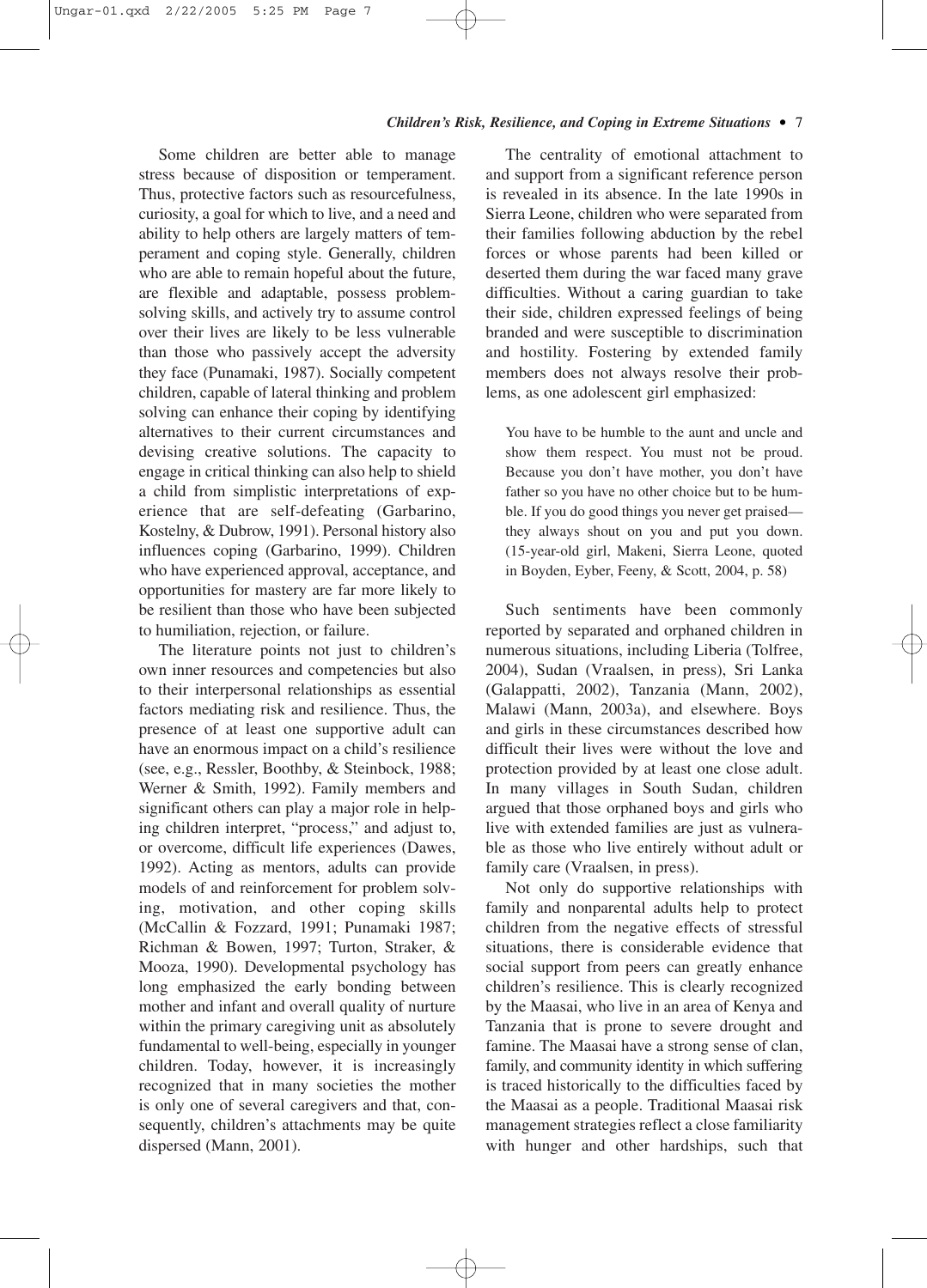young *morans* (teenage boys who are learning to become warriors) must always travel and eat in pairs for mutual support and protection (Boyden et al., 2004). In this context, boys learn from a young age not only the importance of teamwork and cooperation but also how to provide material, emotional, and physical assistance to peers. In addition to the confidence they build in their own ability to confront future challenges, they learn to trust that they are not alone and that others can assist them in times of need.

Positive peer relationships provide children with an arena of support outside the family in which they can experiment, develop attitudes, skills, and values, and learn to share, help, and nurture one another. These relationships become especially important during middle childhood and adolescence and both mitigate the negative effects of adversity and contribute to a child's sense of self-esteem. This process may in turn enhance the development of other protective factors, such as a sense of competence and an ability to form other meaningful relationships, empathize, and feel a sense of belonging. In short, friendships provide children, like adults, with opportunities to be themselves and to feel good about who they are—processes that help to build resilience. This truth was evident in research with children affected by HIV/AIDS in Malawi, where girls between the ages of 8 and 14 years described the opportunity to sit with friends and "share secrets" as one that made them feel "strong" and "less alone" (Mann, 2003a).

Neighborhoods and institutions such as schools and organized community groups can supplement protective factors at the individual and family levels by providing a supportive context for children. In industrialized countries, the state is fundamental in this regard, aiding children through a range of interventions, including food subsidies, housing, and social insurance. Today, specialized state-run institutions of childhood—child care and leisure centers, schools, and so on—complement the traditional roles and functions of the family. During crises, they may replace family altogether. In contrast, most poor countries do not have the resources for widespread state support to communities, families, or children living in adversity. Where high birth rates, early mortality, and educational wastage are pressing problems,

birth spacing, health, and education services take priority over social services and welfare policies. In this context, it is often a bonus if government assistance programs exist at all. Where they do, they frequently suffer heavily from underinvestment, poor outreach, high transaction costs, or corruption.

Experience demonstrates that in the absence of state intervention, child protection often relies on the mobilization efforts of civil society and participation from various community groups. These informal protective processes may include collective activities (such as joint labor on community projects or labor exchanges on farms) and institutional support (e.g., credit supplied by money lenders, remedies offered by traditional healers, or spiritual guidance provided by religious officials).

Sometimes crisis itself can lead to the development of protective processes that enhance resilience in children. In Milange, Mozambique, following the devastation of war, reconciliation and forgiveness was achieved by acknowledging and celebrating the return of former combatants, who put the war behind them by partaking in ceremonies and confessionals (Gibbs, 1994). Reconstruction was achieved through the management of everyday activities such as building houses and planting fields in which children including former child combatants—played an integral role. The church and local healers played a major part in the reconstruction, focusing and reaffirming the process. On the other hand, in impoverished and AIDS-affected areas of southern Kenya, assistance for struggling families from the village clan committee and other sources is said to be on the decline. Whereas once there existed a broad network of neighbors and other village members to ensure that no children would go hungry, nowadays, individual or familial selfhelp strategies are favored over collective ones. One elderly woman recalled how at one time "a child would belong to the community." This is no longer the case, she said (Boyden et al., 2004).

# THE LIMITATIONS OF EXISTING RESEARCH

Much of the literature on risk and resilience in childhood is based on longitudinal studies that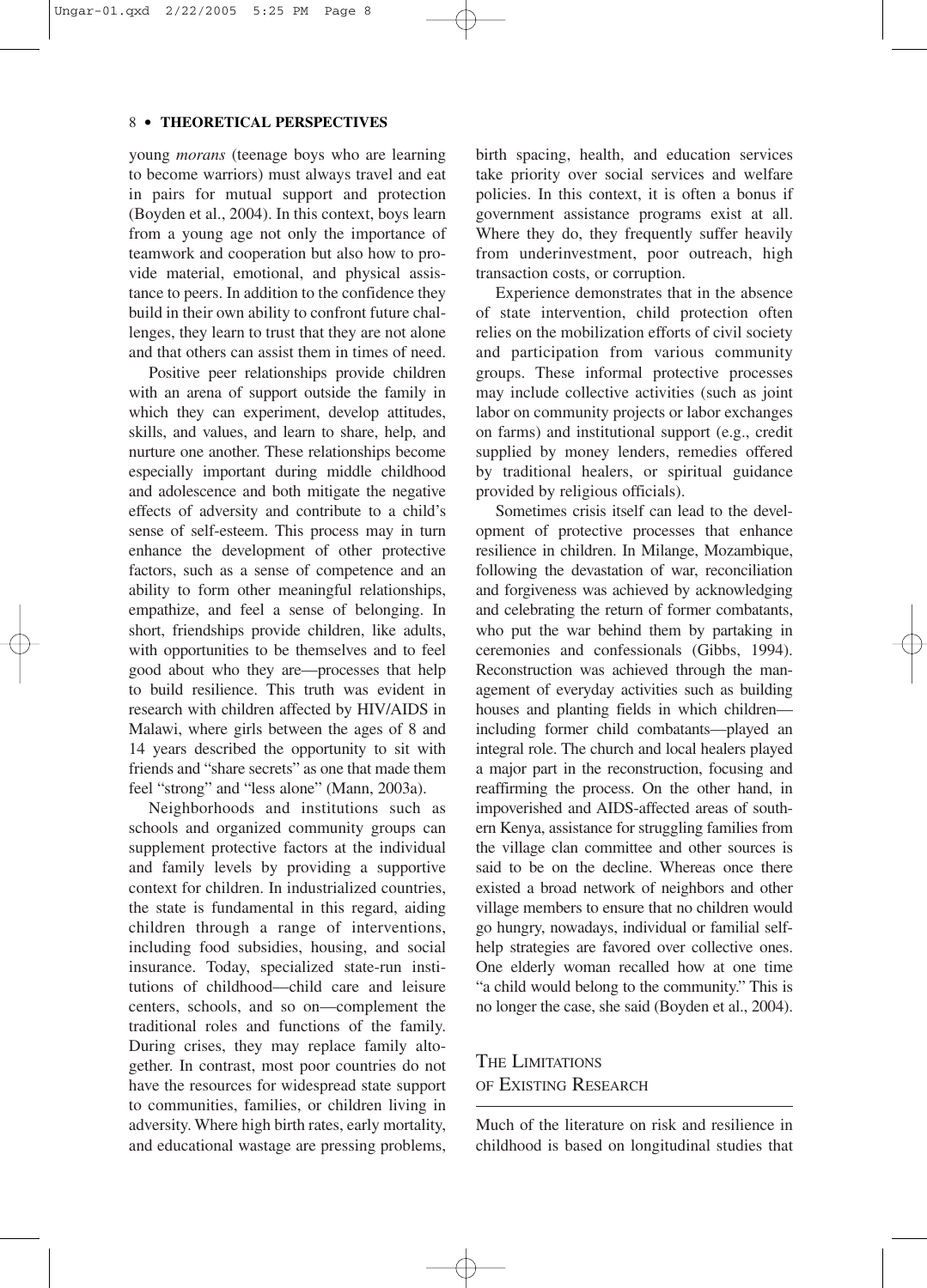cover the life span well into adulthood and amplify important individual differences between children. As such, that literature has made a major contribution to our understanding of the personal, familial, and broader environmental influences on children's well-being and development in adverse situations. In so doing, it has vital implications for children throughout the world and should be widely disseminated among practitioners and policymakers. However, even after decades of learning and experience in this field in some countries, we still do not know the extent to which these protective factors are universal across cultures. We also do not know enough about the effects on children of exposure to adversities of different kinds or the ways in which children respond to and deal with these experiences. A review of the existing research evidence on childhood adversity indicates several major shortcomings. Before commencing a discussion of some of the most significant debates and issues associated with the topic, we highlight the problems with existing research.

Limitations of Terminology. First<sup>3</sup>, although the idea of resilience has for some purposes proven itself a useful way of imaging human ability to thrive in the face of adversity, it suffers several important limitations, both conceptual and cultural. Early writers employing the term conscientiously proposed it not as an explanation but as a temporary convenience until such time as scientific theories of natural human resistance to psychological stress could be properly formulated (Anthony, 1987). With time, however, this makeshift construct gradually came to be treated as confirmed fact by all but a few theoretical researchers. A fully featured scientific theory to explain unexpectedly positive human response to adversity still lies in the future.

As might be expected of an impressionistic metaphor imported into psychology from the natural sciences, it has been impossible to define resilience with the precision necessary to confirm it through rigorous scientific research. A variety of sometimes incompatible concepts and definitions are currently in use. The term was at first commonly characterized as a trait of individuals—children were classified as "vulnerable" or "resilient"—and much of the lay literature is still in that vein. However, as research and careful reflection (Luthar & Cicchetti, 2000; Luthar, Cicchetti, & Becker, 2000) demonstrated this concept to be untenable, the definitional focus became both more collective, centered on families and other groupings and more abstract, portraying resilience as a "dynamic developmental process" (Yates, Egeland, & Sroufe, 2003) or the transaction between individuals and their environment. It seems increasingly clear that resilience cannot be directly observed and measured and, in fact, is only inferred from observations based on the related constructs of risk and "positive adaptation" (Luthar, 2003).

This raises the question of whether anything like resilience actually exists in nature; perhaps it is only a conceptual artifact. There is no question that some children submitted to severe stress do survive better than expected, but it is not clear that one needs a mediating factor such as resilience to explain it. This doubt is now a matter of debate. Some researchers have suggested that the issue can be tested by statistically sorting the direct effects of "protective" variables from interactions that might suggest a mediating factor (i.e., resilience). At least some analysis of this type finds that the direct, context-specific effects of protective factors can explain virtually all positive adaptation, which suggests that the notion of a general quality of resilience is superfluous (Wyman, 2003). More analysis of this type is required, but some initial findings imply that resilience is perhaps an idea we do not need to explain why some children thrive in harsh conditions and others do not.

*Limited Assumptions.* Second, ideas of resilience call on subthemes taken for granted in contemporary Europe and North America that are not so readily accepted by equally sophisticated intellectual systems elsewhere, including in science. A good example is the concept of self. From early on, resilience was conceived as completely or partially involving self-integration or self-organization. This, of course, requires some sort of self to be integrated or organized, perhaps the sort of core being envisaged in 20thcentury Freudian or humanistic approaches to psychology. The problem is that selfhood has never been shown to exist apart from the construct of it, and other intellectually sophisticated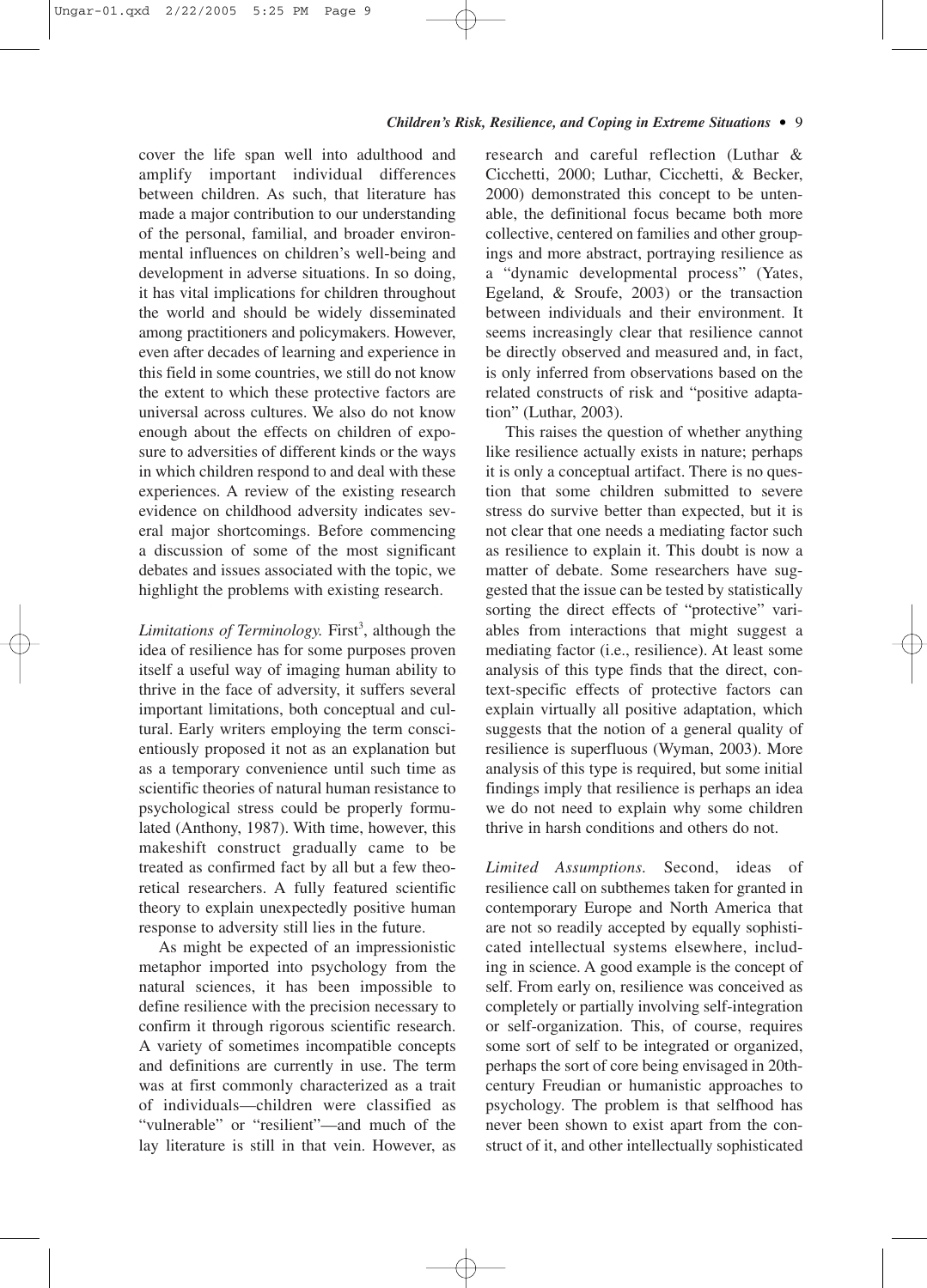cultures and systematic philosophies—such as Buddhism and much of Hinduism, for example deny that self really exists. They do not deny that we experience a sense of inner self, but they consider that experience to be the most fundamental of all human illusions. There is no objective reason to consider the assertion of independent selfhood more rational than the assertion of no-self. Interestingly, some of today's leading researchers in neurology and evolutionary psychology hold to one or another version of the view that the idea of self is a sort of interpretive illusion compiled from a wide variety of neurological stimuli, perhaps originating from the entire body rather than the brain alone.

The idea of risk, as used in much of the riskand-resilience literature, is also culturally and normatively loaded, as is the notion of *competence,* which is seen as the basis for resilience by highly influential researchers such as Garmezy and Masten. Even as used in the social science literature with a certain amount of care, these are not terms that always enjoy easy transit between cultural contexts. Even the negative conceptualization of *adversity* as hostile factors exogenous to the individual—the essential setting for the emergence of resilience—is regarded by a sizable number of non-Western cultures and philosophies as partial, shortsighted, and naive. Instead, they see connections between what we perceive and what we create. Rogoff (2003) notes that this objection is a difficult point for Westerners, including many social scientists, because schemes "separating the individual and the world are so pervasive in the social sciences that we have difficulty finding other ways to represent our ideas" (p. 49).

Culture is not an entity that *influences* individuals. Instead, people contribute to the creation of cultural processes and cultural processes contribute to the creation of people. Thus, individual and cultural processes are *mutually constituting* rather than defined separately from each other. (p. 51)

As we argue below, there is a case to be made that adversity is as much a matter of perception as of situational fact, and many societies deliberately create painful and even potentially dangerous situations for children—such as in some rites of passage or forms of apprenticeship—to

promote their development by teaching them to embrace discomfort as opportunity rather than turning it into adversity. That approach puzzles and horrifies some individuals, who might consider it abuse rather than nurture. The issue is not who is right or wrong, of course, but the degree to which the notion of resilience calls on elements of contemporary Western culture not necessarily shared elsewhere, including in the sciences. Although we use the term resilience here in recognition of its utility as a device for indicating a state that many of us recognize intuitively, we do not regard it as a sound theoretical construct. Indeed, we maintain that resilience may, following further enquiry, appear to be a sensible construct only in certain very limited cultural and intellectual contexts.

*Limited Scholarship.* A third difficulty with the risk-and-resilience research is that scholarship in this field has been limited largely to children and childhood in the industrialized, minority world. Some scholars have gone to considerable lengths in these studies to include children from diverse cultural and economic backgrounds. Nevertheless, inherent in much of the literature on risk and resilience is a view of childhood that is informed by the context of white middle-class family life, not necessarily by the very different realities that shape the lives of children in other parts of the world. The underlying assumption is that children in the minority world have grown up the "right way" and that children everywhere should be raised in the same manner—that is, in the nuclear family, with two parents, without social or economic responsibility, and so on. The implication of this assumption is that this context is the benchmark against which "healthy" childhood is measured. However, ethnographic evidence from diverse cultures suggests that there is no single, uniform approach to child rearing. Multiple developmental pathways exist throughout the world. In accordance with the insights first advanced by Vygotsky (1978), many now recognize that the well-being of children is influenced by the material, social, and cultural aspects of the specific environment in which they live, despite what the literature presumes.

The focus of this literature on the minority world and on the kinds of adversities thought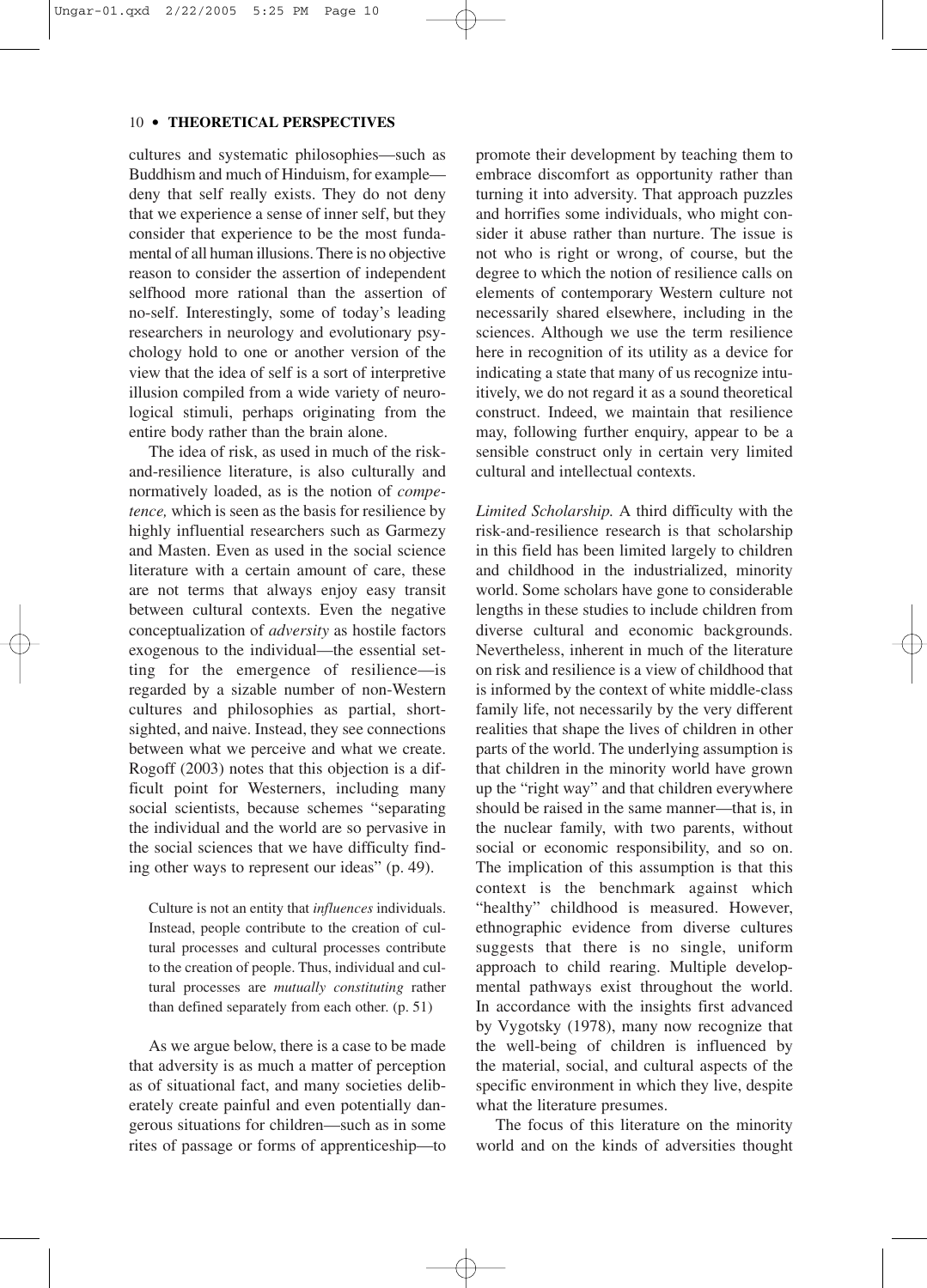to prevail in industrialized countries limits its explanatory scope. As noted, the most systematic information currently available tends to deal with often chronic personal and family problems that occur within the private domain of the home. Hence, despite the overwhelming evidence concerning the structural causes of most childhood adversities, the most extensive research on risk in childhood concerns far more immediate and personal circumstances, in particular loss of and separation from parents, especially mothers. In the majority world, children tend to face additional and sometimes far greater threats to their well-being that are not adequately addressed in this literature. For example, large numbers of children throughout the globe are routinely exposed to major societal catastrophes that affect entire communities, such as famine, forced displacement, and "ethnic cleansing." Children's responses to these and other adverse situations have been underreported in the literature and are not well understood generally.

*Limited Interpretation.* Finally, there is the additional problem that much of what we know about childhood experience from the research is based on adult interpretation and supposition. Most of the studies on children's vulnerability and resilience draw on researchers' preconceived ideas about what constitutes adversity or risk for children. Often, adults (parents, teachers, and others who are close to children) are used as respondents. The result is that, in many cases, we do not have accurate information on children's own perceptions. This is problematic given that there is emerging evidence that children do not share the same understanding of risk and adversity as do adults. The privileging of adult perceptions over children's experiences has sometimes meant that, in practice, resilience is conceived of more as the absence of pathology rather than the presence of personal agency in children. Thus, in many of the studies of war-affected and displaced children, resilience is tantamount to the lack of trauma or psychiatric disorder; the notion that children's own resourcefulness may promote their mental health is, in many cases, entirely foreign. In contrast, the psychological literature does envision children's personal attributes as contributing significantly to resilience, embracing the idea of children as resourceful. Nevertheless, much of the discussion of children's competence in practice focuses on the rather passive notion of protective factors, not the idea of children actively managing and even in some instances improving their situation.

# THE SOCIAL AND POLITICAL CAUSES OF RISK AND RESILIENCE

The factors that determine whether and how a person comes to experience adversity operate at numerous levels. Practical experience has shown us that there are significant disparities between groups and categories of children in terms of their exposure to risk and survival, coping, and well-being and that such disparities normally have structural causes relating to discrepancies in social power. Often, these structural threats at the macro level are transmitted through successive generations of a population, community, or family and are seldom actually within the control of the individual they affect. Caste is one structural configuration that permanently disadvantages some people, for the status, classification, and indeed, much of the fate of over 100 million *dalits* ("untouchables") in India is determined at conception and cannot be changed even after death. As a child grows up, this structural vulnerability is then compounded if the child happens to be a girl (and thereby suffers intrahousehold inequities), lives in a rural area (with limited or no access to land and basic services), and has a disability (attracting social stigma). Although each of these factors is no doubt a hindrance in terms of isolation, it is through their interaction and accumulation within the life of an individual child that he or she is rendered susceptible to developmental disruption and psychological, social, or emotional distress.

Structural disadvantage also applies at the micro level. Children who are distinguished by social attributes such as gender, ethnicity, or religion and by personal attributes such as temperament, physique, or cognitive ability tend to be valued and treated very differently within families and communities. Gender is one of the most striking and enduring examples of difference within childhood. Girls are generally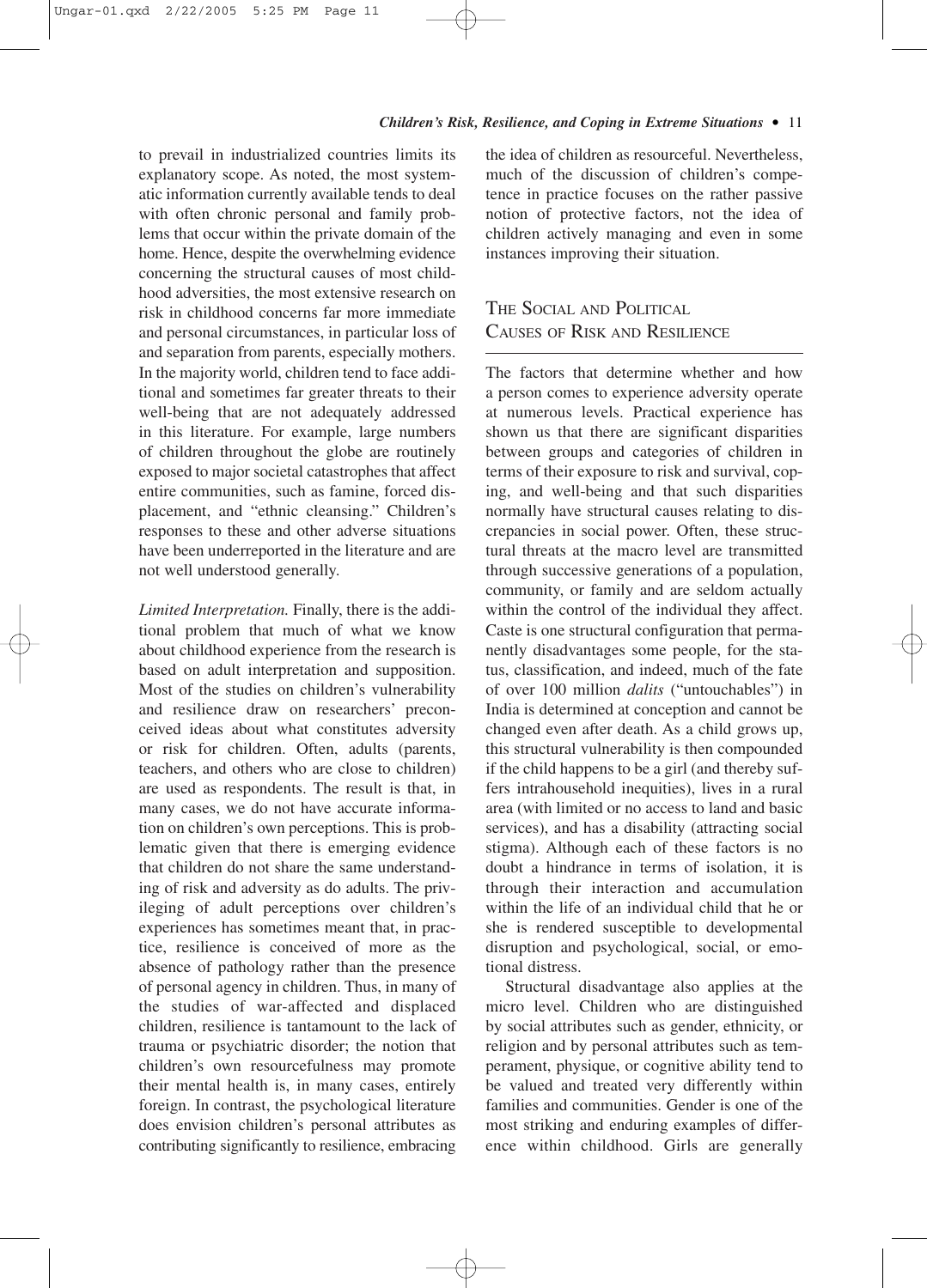stronger biologically than boys, as evidenced by their higher survival rates after birth. Yet many societies have powerful gender preferences, and these preferences have differential effects on the life chances and well-being of boys and girls. In plough agriculture in Asia and Europe, for example, there is an apparent partiality toward boys (Robertson, 1991) because daughters have to be given dowries and are "lost" to parents as a support in old age. In African hoe agriculture, on the other hand, families have good productive as well as reproductive reasons to welcome girls and good political reasons (such as perpetuation of a lineage) to want boys. In most societies where there are major distinctions, baby and young girls are at far greater risk of exposure to adversity than boys. But as children grow older, less is known about the nature and influence of the risks faced by both genders. There is an assumption in the literature that the burdens, deprivations, and dangers of girlhood are more extreme, but this assumption remains to be proven. We simply do not know enough about how boys and girls of different ages in different social, political, and cultural contexts experience and interpret risk.

During times of trouble, distinctions based on gender, ethnicity, and physical ability grow, sometimes with very serious consequences for children who are the least valued. For example, perpetuity of the social group is very important in many contexts of enduring hardship where mutual interdependence is strong and the individual cannot survive alone. In such settings, durability of the family group is commonly a greater priority than the relative well-being of individual offspring. Children in certain categories may be considered surplus to requirements and abandoned (Engle, Castle, & Menon, 1996). Recent research among displaced families in the Western Upper Nile region of Sudan has shown that disabled children are more likely than their able-bodied peers and siblings to die as a result of being left behind when families are forced to flee their villages (Vraalsen, in press). Likewise, in other extreme situations, children may be considered a good that can be exchanged or traded for income or used to forge links with political or economic allies. This practice is not uncommon in parts of Burma, where desperate families may receive money in exchange for "lending" girls as young as 12 to "employers" in Thailand. Such girls often end up working in the sex industry (Mann, 2000). Indeed, gender preference directly affects survival in some settings. In South Asia, gender discrimination is a major determinant of demographic distortion, with fewer than expected females in the population relative to males (Drèze & Sen, 1995). This pattern is linked to female infanticide, the abortion of female fetuses, and gender discrepancies in the allocation of food and health care.

Differences between groups of children often have explicitly political origins. Indeed, children's rights advocates have for some time been gathering evidence pointing to the political causes of much childhood deprivation and suffering. They have shown that the State can imperil children just as much as protect and nurture them, sometimes under the guise of protection. They have uncovered instances not just of inaction by the State but, more seriously, of acts of commission. Often, the State actively victimizes certain categories of children, as in the case of racist policies that discriminate against specific religious, cultural, or ethnic groups in the provision of services, access to resources, and so on. Hence, historically, apartheid policies in South Africa produced major disparities among ethnic groups in terms of youth and child morbidity and mortality, literacy, employment, personal security, and civil and political rights.

Variations in patterns of resilience and coping at the group level are also a function of cultural beliefs about childhood and child development. As indicated, ethnographic evidence from several parts of the world and recent research in the tradition of cultural psychology suggest that childhood is a diverse, shifting category shaped by cultural and social context. Thus, although it may be true that all children have certain basic needs and vulnerabilities in a very general sense, differentiation between societies in definitions of childhood and understandings of and approaches to child development produce very real differences in terms of children's experiences, attitudes, and behavior (Bronfenbrenner, 1986, 1996; Cole, 1992; Wilson, 1998; Woodhead, 1998, p. 17).<sup>4</sup> Particular societies have their own ideas about the capacities and vulnerabilities of children, the ways in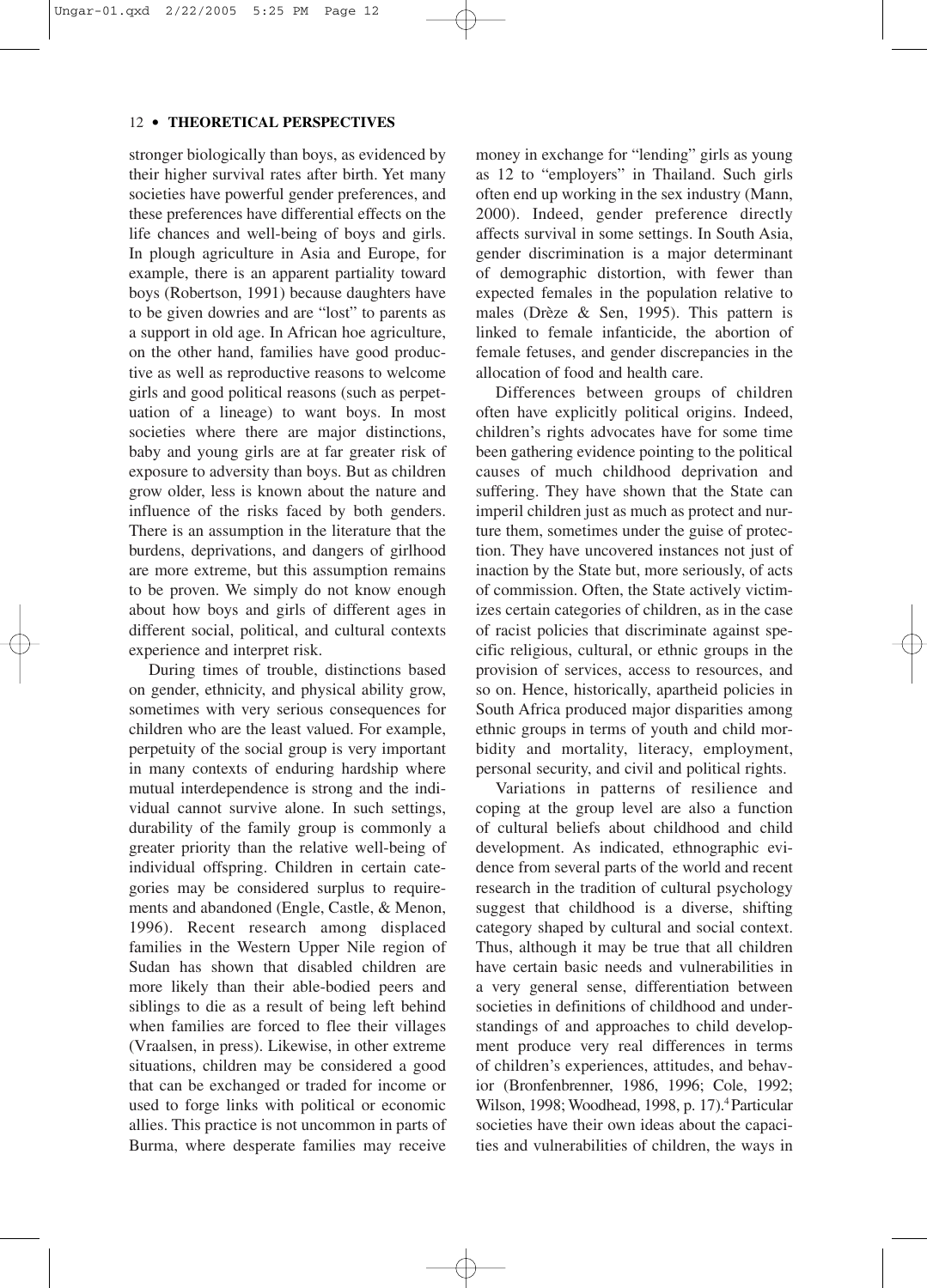#### Ungar-01.qxd 2/22/2005 5:25 PM Page 13

# *Children's Risk, Resilience, and Coping in Extreme Situations*–•–13

which they learn and develop, and those things that are good and bad for them. These ideas affect approaches to child socialization, learning, discipline, and protection and, hence, to a significant degree, circumscribe children's adaptation, resilience, and coping (Dawes & Donald, 1994; Super & Harkness, 1986; Woodhead, 1998). In other words, the social arrangements, child development goals, and child-rearing practices of the communities in which children live play a fundamental part in determining the different capabilities and susceptibilities that children develop.

Selective neglect in the family, discrimination in the community, political oppression in national government, and pronounced inequity in international relations are all societal factors undermining children's well-being and development that policymakers have the power to do something about. The question is how to identify which groups and categories of children are the most susceptible and to find ways both of reducing risk among them and providing support to affected children. The problem is that research on risk and resilience in children seldom reveals group distinctions in a meaningful way that can be addressed by policy. On the other hand, policymakers are often reluctant to engage with issues that have political, social, or cultural roots, preferring to depoliticize adversity by defining it as a problem of family or individual pathology. The concern, then, is how research can more effectively capture these kinds of distinctions between groups and categories of children and establish their impact on children's well-being. Equally important is to identify the kinds of policies and practice that will prevent such inequities between groups of children.

# BEYOND TRAUMA: THE SOCIAL EFFECTS OF ADVERSITY

We have suggested that there is a focus among some scholars on the psychological and emotional effects of highly stressful experiences. This concern with catastrophic events and situations is surely appropriate given their pernicious impact on individuals and societies throughout the world. Many label the most stressful experiences "traumatic" and link them with one specific diagnostic category—namely, posttraumatic stress disorder (PTSD). Use of the term *trauma* is very conscious in this context, for it indicates an emotional wound or shock resulting from exposure to an event or situation that causes substantial, lasting damage to the psychological development of a person, often leading to neurosis. PTSD was first identified as a syndrome in American veterans of the Vietnam War and has subsequently been identified by the World Health Organization (WHO, 1992) as the most severe psychiatric disorder and primary stress resulting from a catastrophe.

Many find the concept of trauma useful in that it highlights how major disasters have potential to undermine children and adults psychologically (see also Solomon & Laufer's work on Israeli children in Chapter 14 of this volume). However, as we have suggested, there are numerous conceptual and methodological problems concerning the definition and measurement of life events and of psychiatric disorders (Garmezy & Rutter, 1983). For example, it is surprising to learn that of those children who suffer serious or prolonged psychological or emotional distress in conflict zones, a significant proportion have not experienced a major misfortune despite the catastrophic circumstances in which they live (Ressler, Tortorici, & Marcelino, 1992). Sometimes the most devastating situations are those involving insidious hardships and deprivations, such as constant humiliation, social isolation, or poverty related to loss of livelihood. For instance, in Dar es Salaam, Congolese refugee children between the ages of 7 and 13 years reported that discrimination and public humiliation by Tanzanian adults and children was so distressing for them that they would often prefer to remain at home than to endure the taunts of neighbors and others (Mann, 2003b). These ongoing stressors can impair the coping resources of children as well as the capacity of the community to support and protect those who care for them. Researchers looking for traumatic responses to situations identified in advance as highly stressful could miss such important subtleties.

As it happens, there has been much controversy surrounding disorders such as PTSD. A number of mental health experts do not accept PTSD as a valid diagnostic category in relation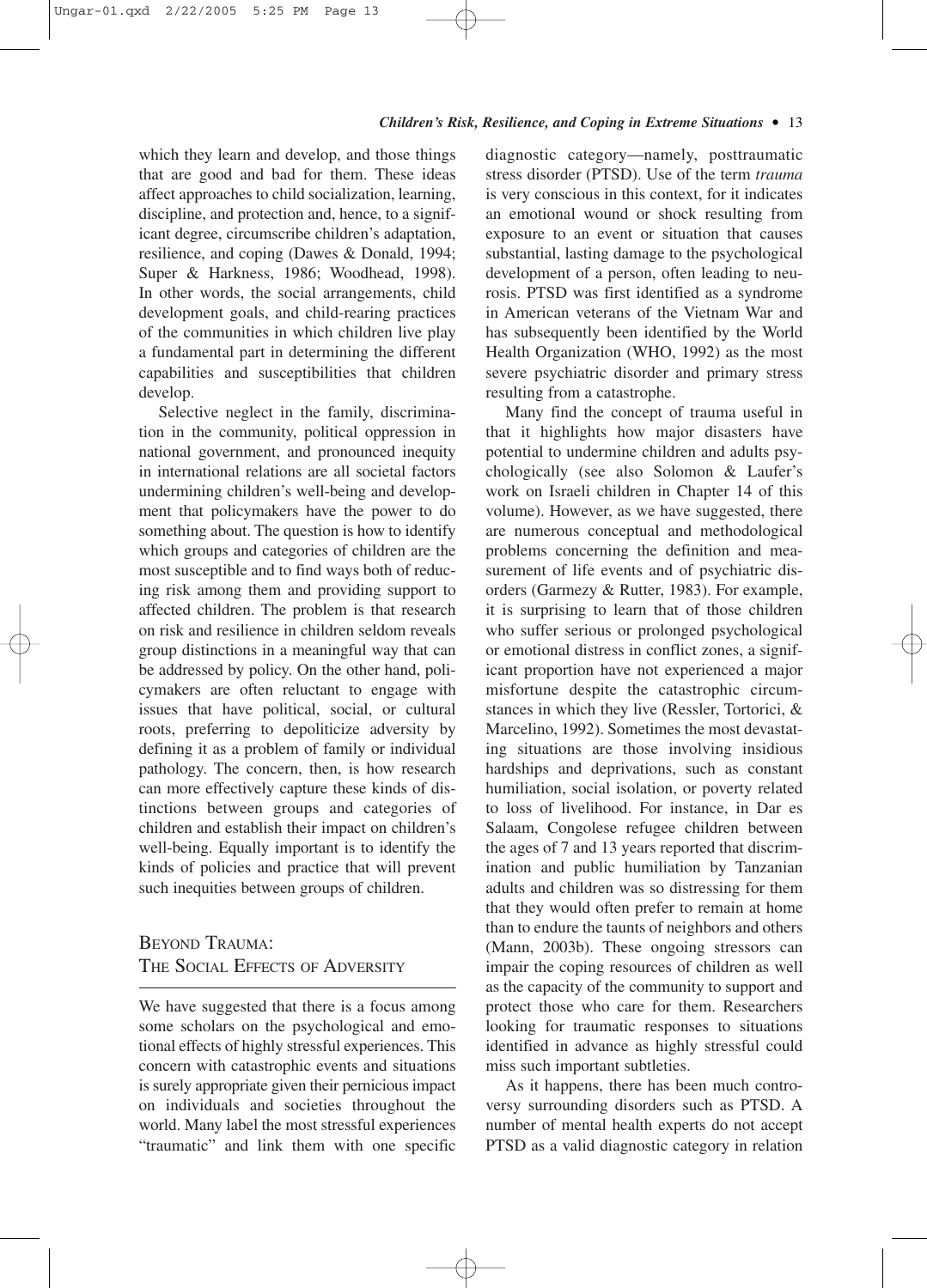to children in particular. Some point out that it is misapplied in many situations of chronic adversity where children continue to be exposed to stress. There is nothing "posttraumatic" about their experiences. Some also argue that the symptoms associated with the syndrome do not only occur in response to major stressful life events (Richman, 1993). Others say that symptoms characteristic of the syndrome such as bed-wetting and nightmares do not constitute "sickness" but a normal physiological reaction to shock. Still others highlight that these kinds of medicalized accounts of human responses to misfortune detract from the political, economic, and social nature of much of the adversity in the world today (Bracken, Giller, & Summerfield, 1995). They are critical of medical approaches that emphasize individual psychopathology and individualized therapeutic care in clinical settings.

In fact, whatever one's views on PTSD, it is evident that this kind of diagnosis overlooks many important aspects of human experience during times of great hardship. Take, for example, the cultural bereavement experienced by many of those who are forcibly displaced by armed conflict or civil strife (Eisenbruch, 1991). Research by Armstrong, Boyden, Galappatti, and Hart (2004) with Tamil children aged 9 to 16 in the east of Sri Lanka has revealed a broad array of responses to the adverse conditions in which they live. These boys and girls have experienced displacement, armed violence, and impoverishment, loss of access to education and health care, and many other war-related risks. One of the key criteria of well-being distinguished by these children was "moving well with people," an expression used very positively with reference to a person who is hospitable, kind, polite, and generally relates well to others. The children are aware that not all their peers experience well-being and that there are boys and girls in their midst who in their view suffer impaired social and cognitive functioning. As they see it, impaired social functioning is expressed mainly in terms of solitary, antisocial behavior, symbolized by a desire to be left alone; unwillingness to play; lack of interest in, or interaction with, friends; and an inability to show affection. Cognitive functioning is judged in relation to enthusiasm for learning and sports, and attendance and performance at school.

These Tamil children explained their most frequent and distressing response to adversity as "thinking too much," a condition that can in more severe cases cause constant and intense headaches or heart pain. Most commonly, they associated this condition with the loss, disappearance, or death of a loved one or with fear of abduction and forced recruitment into the military. Other fears and anxieties—about snakebites, the proximity of armed military personnel, elephant attacks, and drowning—were similarly pervasive but seemingly less intense and did not appear to result in "thinking too much" or a somatic effect. During adversity, anxieties and fears of this nature can play a very important part in children's vulnerability as much as in their coping and resilience yet do not figure in PTSD diagnoses. Similarly, such a diagnosis says very little about children's actual functioning on a daily basis. In the Tamil areas of Sri Lanka affected by conflict, social trust outside the immediate family has been largely destroyed because neighbors have developed opposing loyalties and inform on each other to ensure their own survival. Children have few social or institutional resources to turn to for support, and mothers stand out as one of the few sources of love and protection for the young. Tamil children in the East have developed a whole host of coping mechanisms to deal with this corrosive social environment and a range of strategies to avoid abduction and other risks. These include limiting friendships to a few close and trusted peers (often cousins), restricting social visits to nearby houses, avoiding family conflict whenever possible, not discussing family problems with neighbors, being careful not to attract attention in school, staying away from school and in homes during the day; and sleeping in the forest at night. Such strategies are crucial to personal functioning.

Insofar as children in middle childhood and adolescence tend to attach a great deal of significance to personal relationships, especially to friendships with peers; social approval and acceptance among peers and in the community at large are vital factors in their well-being. It is therefore not surprising to learn that for children of this age, the experience of adversity is very much mediated by its effects on their social world. In other words, children gauge the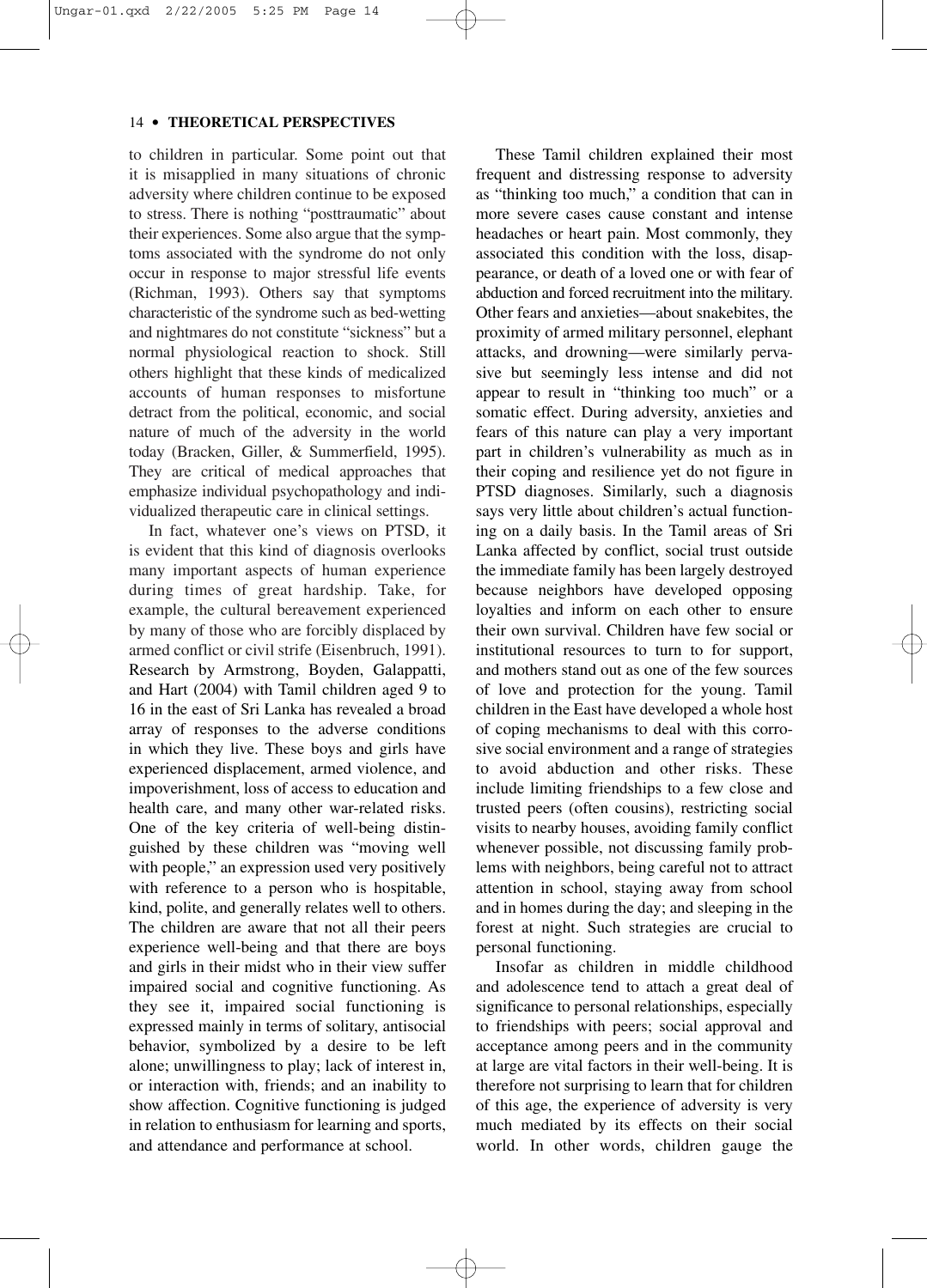impacts of adversity not just in terms of psychic pathology but through the constraints it puts on their social networks. Unfortunately, it transpires that children who confront adversity are often denigrated and excluded by others, as was evident in a study of child poverty in India, Belarus, Kenya, Sierra Leone, and Bolivia (Boyden et al., 2004). That study revealed that the way in which poverty undermines an individual's social interactions and relationships with others can be far more important to children than having to go without food or other commodities. Thus, in rural Bolivia, despite knowing full well that chronic shortages of water have a significant effect on livelihoods and on the survival and health of both humans and livestock, children highlighted above all the humiliation of being unable to wash and therefore being labeled smelly, dirty, and poor. These children acknowledged that frequently they are themselves the main instigators of abuses directed at others due to their poverty. In fact, one of the worst consequences of being thought of as "poor" is the associated shame, social exclusion, and susceptibility to teasing, bullying, and humiliation by peers.

# CHILDHOOD ADVERSITY CONTEXTUALLY DEFINED

One of the strongest criticisms of universalized psychiatric diagnoses such as PTSD is that they seriously underestimate the differences between cultural groups in understandings of and responses to stressful events (Bracken et al., 1995). Undoubtedly, humans have a limited repertoire of responses to stressful life events, and feelings and symptoms will recur across social and cultural boundaries (Parker, 1996). Similarly, intelligence, temperament, good parenting, and family relationships early in life appear to be important contributors to resilience in all cultures and contexts. Nevertheless, children's worldview and mental health are very much influenced by local meanings given to misfortune. As we have suggested, these meanings in turn depend on other concepts—for example, ideas about causality in adversity, well-being, sickness, healing, personhood, identity, and the like (Bit, 1991; Bracken, 1998; Le

Vine, 1999; Parker, 1996; Shweder & Bourne, 1982; Summerfield, 1991, 1998). As critics of universalized diagnostic categories argue, even though certain symptoms of acute distress may occur across cultures and social groups, this does not suggest that their meaning is the same in all settings (Bracken et al., 1995; Parker, 1996). Thus, meaning is a profoundly important mediating factor in children's experiences of adversity, and yet it has been largely ignored in the literature. Indeed, it is our contention that how children respond to adversity cannot be understood without reference to the social, cultural, economic, and moral meanings given to such experiences in the contexts they inhabit.

The contextual nature of adversity is illustrated by research on child abuse and neglect across cultures conducted over 20 years ago by Jill Korbin (1981), an anthropologist. Korbin cites examples of practices such as punishments (severe beatings) to impress a child with the necessity of adherence to cultural rules and harsh initiation rites (genital operations, deprivation of food and sleep, and induced bleeding) that to many outsiders would most likely appear abusive. Indeed, some of these practices have been denounced by children's rights advocates as abhorrent. But Korbin goes on to make the sobering point that many practices in the minority world that are accepted as "normal," such as isolating infants and small children in rooms or beds of their own at night or allowing them to cry without immediately attending to their needs or desires are at odds with the childrearing philosophies of most cultures, for whom such behaviors are likewise considered just as "abusive."<sup>5</sup>

Even the meaning of death varies significantly, depending on cultural and religious views about whether human existence is irrevocably constrained by the live body, which in turn hinges on ideas about the soul, reincarnation, ancestral spirits, and so on. Views about death and well-being in many parts of the world are built on the notion of congruence, not merely in the functioning of mind and body but also between the human, natural, and spirit worlds. Any or all of these dimensions may play a part in explanations of the cause of misfortune, definitions of suffering, and ways of dealing with distress. In such systems, illness and adversity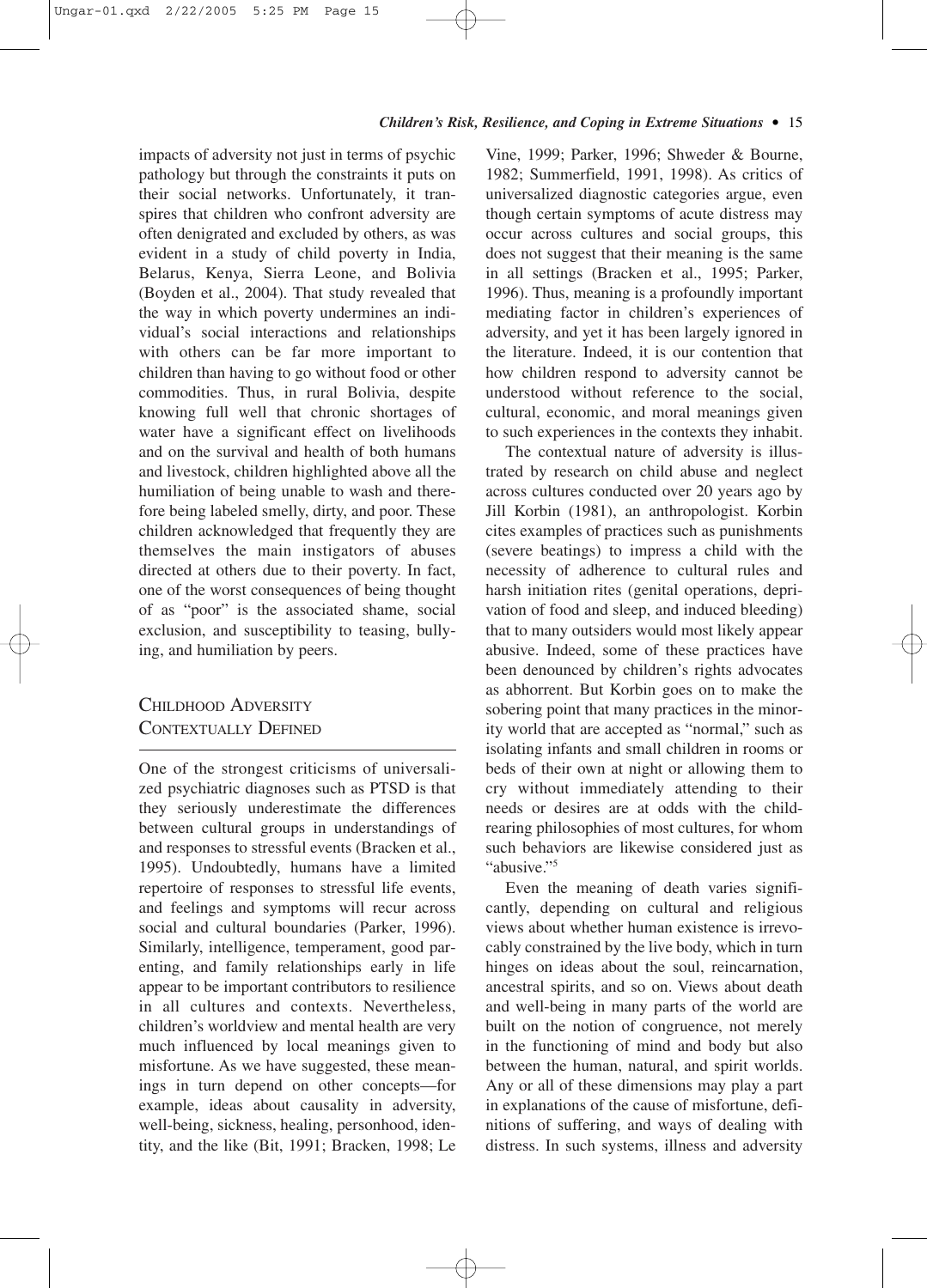are often caused by the intervention of powerful social, natural, and supernatural agents rather than individual pathology. Well-being is dependent on, and vulnerable to, the feelings, wishes, and actions of others, including spirits and dead ancestors (Lock & Scheper-Hughes, 1990). Hence, sickness is often portrayed as being caused by the witchcraft of neighbors, the forces of nature, or deities. On the other hand, spiritual and supernatural entities may also be perceived as providing protection for children and, indeed, are sometimes thought to be more effective in this regard than individual parental behavior or family circumstances (Engle et al., 1996). These kinds of beliefs sometimes account for approaches to child protection that families regard as appropriate, adaptive, and beneficial but that outsiders perceive as risky or neglectful behavior.

For example, among the Acholi in Gulu, northern Uganda, the life of an individual who has died is said to continue in the world of ancestral spirits. Many young people in the area have been abducted and made to fight by the Lord's Resistance Army (LRA). Symptoms of severe emotional and psychological distress in young former combatants are taken to indicate that they are *cen,* "mad," and have become possessed by the spirits of the people they have killed (Boyden, 2002; Jareg & Falk, 1999). Former child combatants are thought of as in some way "contaminated," and it is held that the "spirit might come out at any time," influencing the person who has been possessed to behave unpredictably or uncontrollably and possibly even to harm others. However, at the same time, because so many of these children were abducted and forcibly recruited, there is a strong will to forgive, reintegrate, and reconcile. That said, before young former abductees are accepted back into their families and communities, proof is required that they are remorseful about acts of violence they have committed and determined to mend their ways. Acceptance tends to be conditional on the performance of rites of cleansing and atonement in which the spirit leaves the body of the possessed person. It has been observed that in many cases these young people appear calmer and more controlled following reintegration.

To give another example, a study by Rousseau, Said, Gagné, and Bibeau (1998) of unaccompanied Somali boys in exile in Canada produced quite unexpected findings. These boys were found to be far more resilient than anticipated, given the many severe hardships that they had experienced. Their resilience and coping was attributed to the fact that they had already become accustomed to long periods of separation from their families and communities prior to exile. This familiarity was due to the traditional pastoral nomadic practice of sending young boys away to tend herds, a practice that enables boys to learn self-sufficiency and autonomy and to acquire status in their communities as proto-adults. Hence, in this particular context, exile and separation from family were viewed not as forms of deprivation or loss but as having certain positive attributes. This evidence suggests that the degree to which stressful situations can be defined objectively as "traumatic" or "outside the realm of normal human experience" is limited.

Phinney (1996) argues that the degree of psychological mastery children have in difficult situations to a significant extent reflects the degree to which a culture endorses active management of adversity by encouraging children to develop skills in communication, problem solving, and self-management of behavior. Thus, some societies think of misfortune as a matter of chance or fate, passively accepting and succumbing to events. Others actively train children to become resilient and to cope with unpredictable and painful situations. In the latter case, children may be encouraged to engage in activities that pose at least moderate risk to health and safety, with the aim of developing physical strength, endurance, confidence, dexterity, and selfdiscipline. Inuit children in Canada, for example, are taught to deal with a dangerous and often unpredictable Arctic environment, continuously tested in all spheres of knowledge and competence relating to the world around them and expected to experiment with uncertainty and danger (Briggs, 1986). They learn that the world is made up of problems to be solved: The ability to discover these problems, observe them actively and accurately, and analyze the implications of exposure to hazardous situations is a highly valued quality in Inuit society. In some African societies, learning to be resilient is institutionalized in formal rites of passage. For a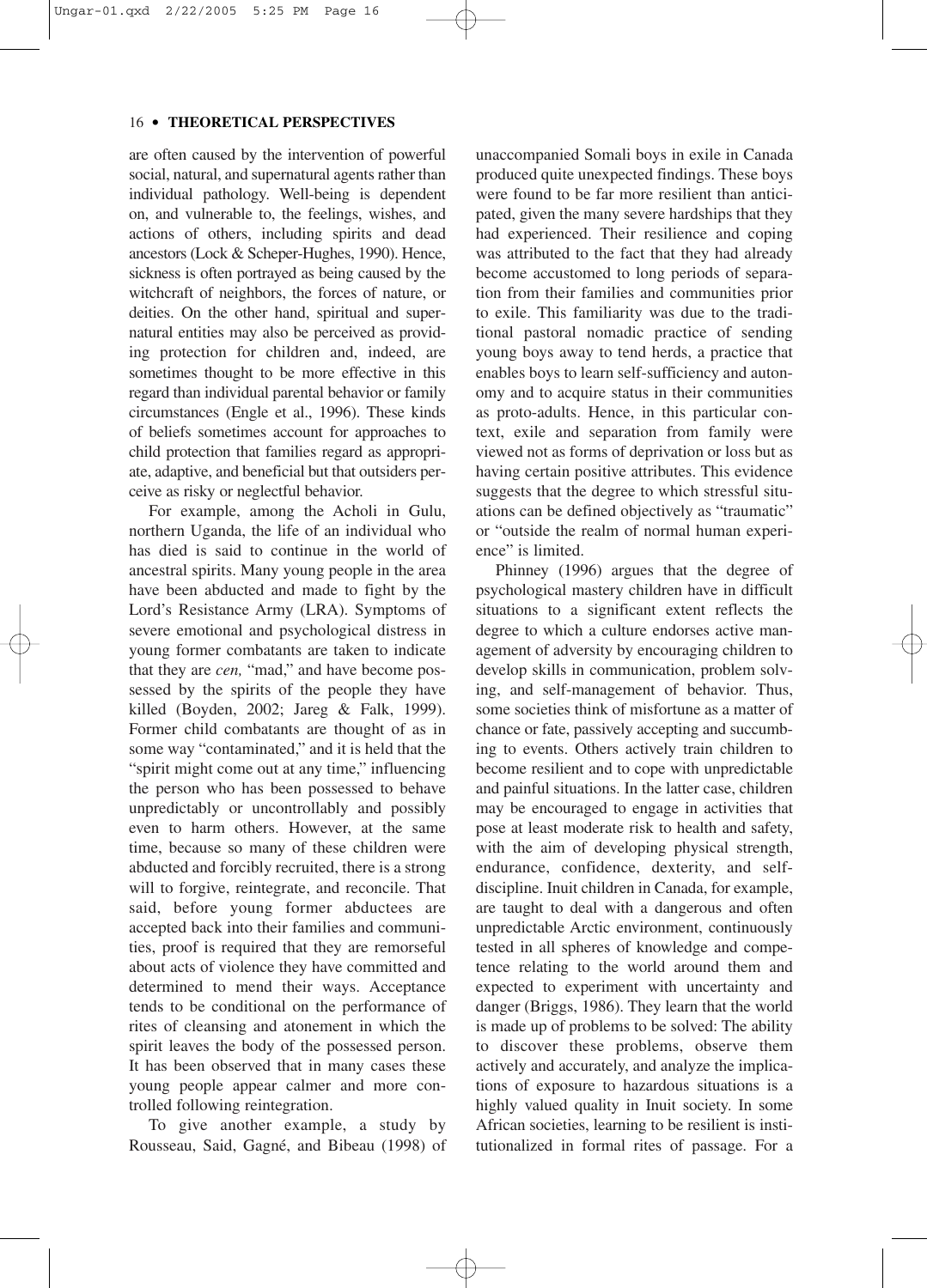male, initiation into adulthood may involve circumcision or a trial of strength, in which boys become men by passing exacting tests of performance in combat, survival, economic pursuits, and procreativity (Gilmore, 1990).

From this research and experience, it is apparent that vulnerability, resilience, and coping in children are not merely functions of health, sickness, or pathological behavioral reactions but also of beliefs and values (Gibbs, 1994; Masten et al., 1990). Dealing with distressing experiences involves making sense of those experiences; assimilating and processing fear, grief, or anger; and finding ways of adapting to, overcoming, or removing difficulties. Although these may be intensely personal processes, individuals engage with misfortune not as isolated beings but in socially mediated ways that are shared (Bracken, 1998; Kleinman & Kleinman, 1991; Reynolds-White, 1998). Crisis, suffering, grief, healing, and loss are all patterned by the social and cultural meanings they manifest. Hence,

the "developmental appropriateness" of children's experiences, the "harmfulness" or "benefits" of their environment cannot be separated from the cultural context in which they are developing, the values and goals that inform their lives and their prior experiences of learning skills and ways of thinking. (Woodhead, 1998, p. 13)

Children grow and flourish in a whole host of different environments and under a whole variety of circumstances, and what is adaptive in child development is very much a product of these specific settings (Dawes & Donald, 1994).

# CHILDREN'S EXPERIENCES: INDIRECT AND COMPLEX EFFECTS ON WELL-BEING

There is a view, prevalent in much of the global discourse surrounding child development, child protection, and children's rights, that exposure to misfortune has a direct and automatic deleterious effect on children's development and wellbeing. We have noted that it is common for children so exposed to be regarded as traumatized. This outlook is particularly strong in the literature on war-affected children and is applied especially to children in early childhood, which is thought to be the most critical period of development, when children are most susceptible to harm that has long-term consequences (Schaffer, 2000).

Such a perspective seems, on the surface at least, quite compelling, for as adults, we tend to hold the commonsense view of children (especially young children) as frail and dependent. However, studies of children affected by conflict and displacement in Uganda (De Berry, 2004) and Nepal (Hinton, 2000) have shown that children exposed to many and varied risks are not all inherently vulnerable. Similarly, research from the Balkans has highlighted how vulnerability in childhood does not necessarily preclude ability (Swaine, 2004). Many children are highly adaptable and able to adjust; some show greater personal resilience even than adults (Palmer, 1983). A few authors have suggested that a minority of children can even gain socially, emotionally, or psychologically from exposure to unfavorable conditions (Dawes, 1992; Ekblad, 1993; Garmezy, 1983; Zwi, Macrae, & Ugalde, 1992). For example, in their longitudinal research with children on the island of Kauai in Hawaii, Werner and Smith (1998) found that children in families under stress who are required to attend to family needs become more committed and responsible citizens when they grow up than those raised in more secure circumstances. And in Bhutanese refugee camps in Nepal, it was discovered that, through their conscious caregiving strategies, children were able to have a significant positive impact on the psychological and emotional worlds of adults (Hinton, 2000). Indeed, there is considerable anecdotal evidence that during adversity, children, both boys and girls, often bear the prime responsibilities within the family as caregivers of incapacitated adults or younger siblings, prime earners of family income, and so on.

These kinds of findings have led many researchers and practitioners to shift the focus away from pathology and to search for the forces that might protect children from risk and promote their resilience. It is now accepted by many that the psychosocial outcome of exposure to adversity varies from individual to individual and population to population and is mediated by an array of personal, family, and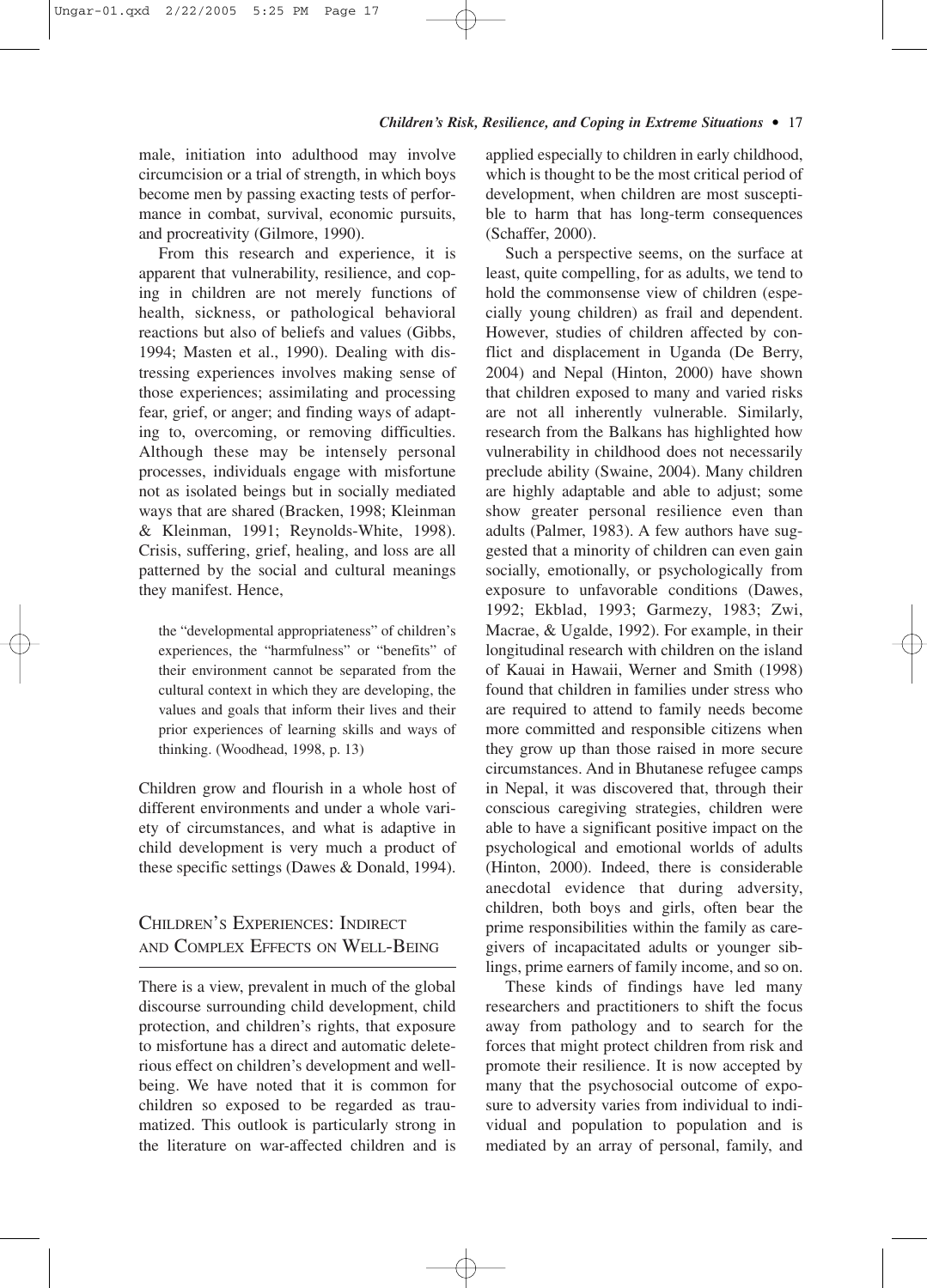broader environmental factors or processes that interact with each other in a dynamic manner. These processes produce either a heightened probability of negative outcome in children's development and well-being or prevent, or reduce, risk. The complex interplay of risk and protective factors can be observed in many cases of child labor, for example. Because children's work is often regarded as securing the transition to adulthood and because earning a wage raises an individual's status within the household, many children gain a powerful sense of independence and self-esteem from work that to expert observers is evidently menial, exploitative, and even dangerous. Thus, despite the risks, children engaged in hazardous work are likely to be buffered psychologically and emotionally if their occupation is socially valued and their work recognized as contributing to family maintenance and integration (Woodhead, 1998). On the other hand, a child whose family does not approve of his or her work or whose job is denigrated by his or her community will likely find it much harder to maintain a sense of self-worth and is at far greater risk of being overwhelmed psychologically by the experience. Thus, the value placed on children's work and the opportunities it affords have a very direct effect on coping and resilience.

Hence, children's well-being is mediated and influenced by protective processes at different levels and is highly dynamic and changeable. These processes may operate in different ways by altering exposure to risk, for example, or by reducing negative chain reactions that contribute to the long-term effects of exposure and so on (Rutter, 1987). From the child labor example, we can see that protective processes can "provide resistance to risk and foster outcomes marked by patterns of adaptation and competence" (Garmezy, 1983, p. 49).

That said, protective processes are changeable according to situation and context and can in themselves, under certain conditions, become a source of risk. This point is made by Apfel and Simon (1996), who identify a number of individual attributes in children—including resourcefulness, curiosity, intellectual mastery, flexibility in emotional experience, access to autobiographical memory, a goal for which to live, need and ability to help others—as contributing to their resilience. They stress how those attributes that may support well-being in some situations can, under different circumstances, have the opposite effect—they can increase vulnerability. Failure to achieve a desired goal during times of stress, for instance, can lead to loss of hope, selfreproach, and suicidal tendencies. Similarly, children who are highly motivated and driven to achieve may seem well equipped to master difficult situations. Yet these same children can feel inadequate and unsure of themselves when confronted with overwhelming circumstances over which they have no control or influence.

Thus, although many children do remain competent in the face of adversity, research and experience warn against presuming such children to be invulnerable. In fact, evidence suggests that the effects of stress are cumulative in that children who are exposed to several stressful events and circumstances are at particular risk of becoming overwhelmed emotionally and psychologically. Furthermore, children who appear resilient in the short term may not be so in the longer term, whereas children who seem more vulnerable initially sometimes grow in competence and resourcefulness (see, e.g., Rutter, 1990). Moreover, competent behavior and effective coping should not be seen as indicating high levels of self-esteem or happiness, for people who have successfully overcome adversity may still experience depression, difficulties with relationships, and so forth (Garmezy, 1993).

This evidence highlights the need to recognize that concepts such as resilience and coping should be applied with extreme caution even at the empirical level, let alone the theoretical; their use should not be taken to imply that children who appear to have adapted successfully to difficult situations suffer no ill effects. Nor should they be regarded as fixed states. The challenge in this regard is to identify ways in which resilience and coping in children can best be supported while also being mindful of the psychological and emotional costs to children and of the need to minimize these.

# CHILDREN AS SOCIAL AGENTS

Most children throughout the world are heavily reliant on the nurture and support of adults or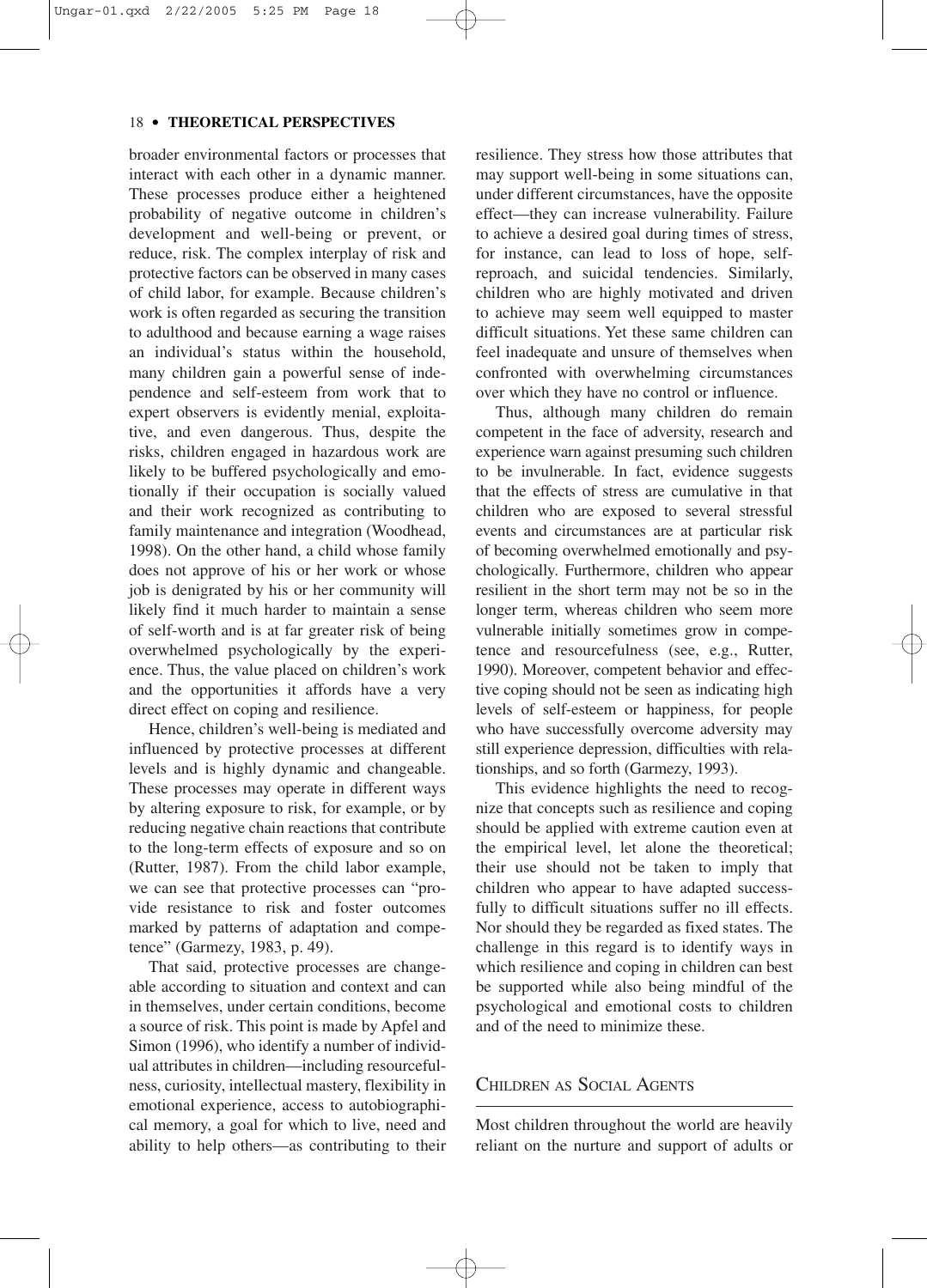elder siblings, without which they would fail to thrive, or perish. This fact emphasizes the virtue of making a distinction between children and adults, because such a distinction serves to protect the vulnerable and to ensure the survival and healthy development of all. Indeed, it is striking that most modern policies are based on the premise that adults are the ones best equipped to define what is good and bad for children and also the ones responsible for child protection measures. Certainly, adults have a moral obligation toward the young that includes protection against adversity. This obligation, in regard to the State at least, has now been enshrined in international law through the CRC.

Nevertheless, there is considerable evidence globally that adult society is failing children badly. Indeed, many children suffer as a consequence of actions by the very adults—parents, teachers, religious leaders, state officials—who have the greatest obligation toward them. In fact, society is structurally defined to confer on children minority status and in this way constrains their power and agency. However, conceptualizing children as helpless and dependent on adults in times of crisis is not necessarily the most effective way of supporting children's coping and resilience. This is not to deny that some children suffer long-term and highly debilitating psychological and emotional distress and that many need considerable support, specialist care, or both. It is merely to point out that children are not simply the products of adult beliefs, training, investment, and intervention but social agents in their own right. Even those children who are especially troubled can contribute to their own protection, if only in the smallest ways. For example, orphaned and separated Congolese children in Dar es Salaam reported forming alliances with kindhearted Tanzanian adults who agreed to allow the children to sleep in safety outside their homes in exchange for running occasional errands on behalf of the household head (Mann, 2003b).

Although labeling children "victims" affords an appropriate emphasis on their suffering and highlights the fact that responsibility for their misfortune lies with others, it tends to characterize children as passive and defenseless in the face of adversity. Viewing children as helpless means that their own efforts to cope are often not seen as legitimate or, indeed, even recognized at all. This lack of acknowledgment of the validity of children's own strategies can undermine their ability to act on their situation. It is vital to acknowledge that if overcoming stressful life events involves beliefs, feelings, competencies, and actions, children's own perspectives on adversity and the strategies they employ for their own protection are critical to coping and resilience. As we have stated, children do not always understand, experience, or respond to misfortune in the same way adults do. For instance, during the conflict in the Balkans, many Kosovar Albanian parents married their daughters off early so as to protect them from rape, trafficking, and other violations (Swaine, 2004). These girls, however, were unhappy with this strategy because it often resulted in their separation from cherished friends and family members at a time when they were needed most. Moreover, in many cases it restricted them to a lifetime of loneliness, domestic drudgery, and abusive or unhappy marriages. This and countless other examples show that disregarding children's perspectives can result in misplaced interventions that do not address children's real problems or concerns and may even increase their suffering.

It is now apparent that supporting children in situations of adversity requires the perspective not just that children need special protection but that they have valid insights into their wellbeing, valid solutions to their problems, and a valid role in implementing those solutions. Such an approach acknowledges children not merely as beneficiaries of intervention by adults or as future societal assets but as competent social actors. For adults to better understand children's perspectives, we must temper adult expertise with some humility and allow children to explain and interpret their childhoods. This is not an easy task, for adults sometimes judge children's coping strategies—being streetwise, for example, or assuming the role of freedom fighter during civil strife—to be detrimental to their well-being. But this reality implies the need for new approaches to planning and policy development that involve more effective consultation and collaboration with children. It requires their inclusion in a broad range of civic processes, especially the identification of policy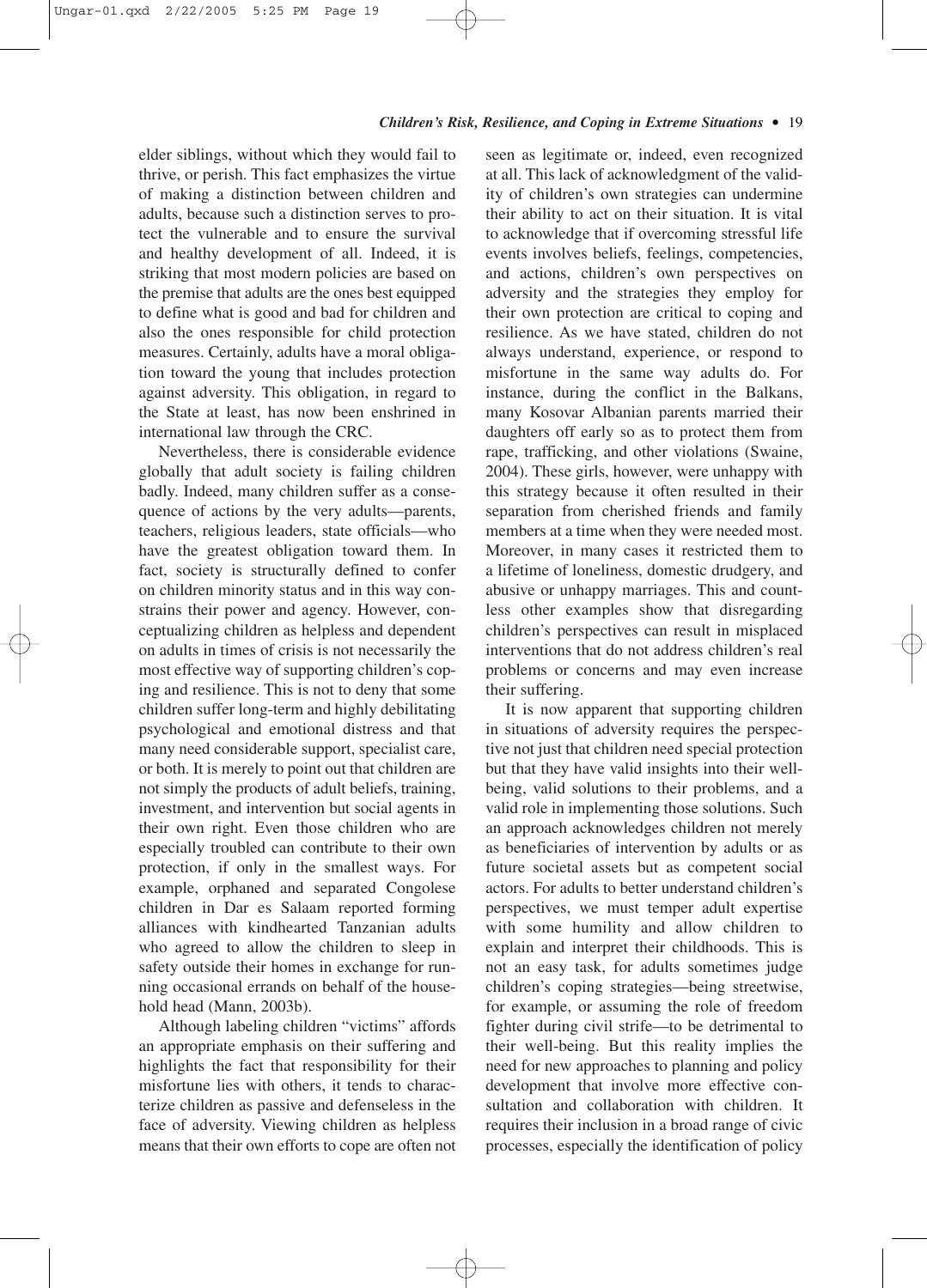need and impact, and the governance of childhood institutions. It implies also the need for research methods and methodologies that are participatory and child centered and give proper scope for children's testimony. The CRC provides for such an approach, although it is seldom translated effectively into policy and practice, which have tended to employ a far more paternalistic outlook.

If children's participation in their own protection is to become a reality, appropriate fora and mechanisms must be developed. There is considerable scope for children to become more involved in the management and implementation of existing institutions and interventions run by adults. But there is also ample opportunity for greater engagement in collective action and mutual support with peers. To suggest that children have a valid role to play in their own protection is not to imply that they should take on the full complement of adult responsibilities or that they be treated as adults. Rather, it is to argue that children should have substantially more opportunities to participate in policy and action than they do currently. It highlights the need to work alongside and "with" rather than "for" children.

# **CONCLUSION**

In this chapter, we have argued that the term *resilience* provides a useful metaphor for the empirical observation that some children, possibly the majority, are surprisingly able to adjust to or overcome situations of serious adversity. Many of these more competent boys and girls appear to remain resourceful in the long term and to adapt well in adulthood; some even find themselves caring for younger siblings and adults more vulnerable than themselves. This quality and the factors that contribute to it are surely worthy of extensive exploration and analysis. Moreover, the ability to isolate and ameliorate risk and enhance protective factors in the life of a developing child is key to effective intervention. If we are to better protect children, we urgently require more information about what renders them vulnerable or resilient, what circumstances are amenable to intervention and change, and how best to assist them.

For interventions to effectively address the actual needs and concerns of children, this information must be grounded in both sound theory and appropriate empirical evidence from a broad range of settings. The existing research into risk and resilience in children confronting adversity goes some way toward addressing these requirements by stressing, for example, the significance of personal traits of the individual child, family circumstances, and peer and institutional support. Nevertheless, we have noted that this literature also embodies certain shortcomings, not least the fact that it makes very little use of children's own understandings and perspectives across cultures and of their active contributions to their well-being, coping, and very survival.

We suggest that given the present state of the art, use of the term resilience cannot be taken to imply a fully-fledged theory about how children deal with adversity, for the concept does not stand up to rigorous scientific interrogation, especially when translated across cultural domains. This point matters a great deal because, according to the logic laid down by Vygotsky, culture is not a mere variable in human cognition but a major generative force: It is the lens through which we view the world, learn skills in survival and coping, and interpret and respond to our experiences. If core notions like those of personhood, death, well-being, and so on vary across cultures and if these and other similar notions really do shape the way in which humans address adversities, then scholars need to develop theoretical constructs that have far greater explanatory reach globally. This may mean abandoning some of the long-cherished ideas of the social sciences, such as the dichotomous conceptualization of the individual and the world he or she inhabits. Such expanded constructs should take account of the highly dynamic and mediated nature of human responses to misfortune and the complexity of meanings attached to this experience in different contexts. What at one point in history, in one setting, and for one child may be a hazard, at another time and in another setting and for a different child may be an important stimulus to learning and competence: The factors that mediate risk and resilience may have different effects in each child at different phases during that child's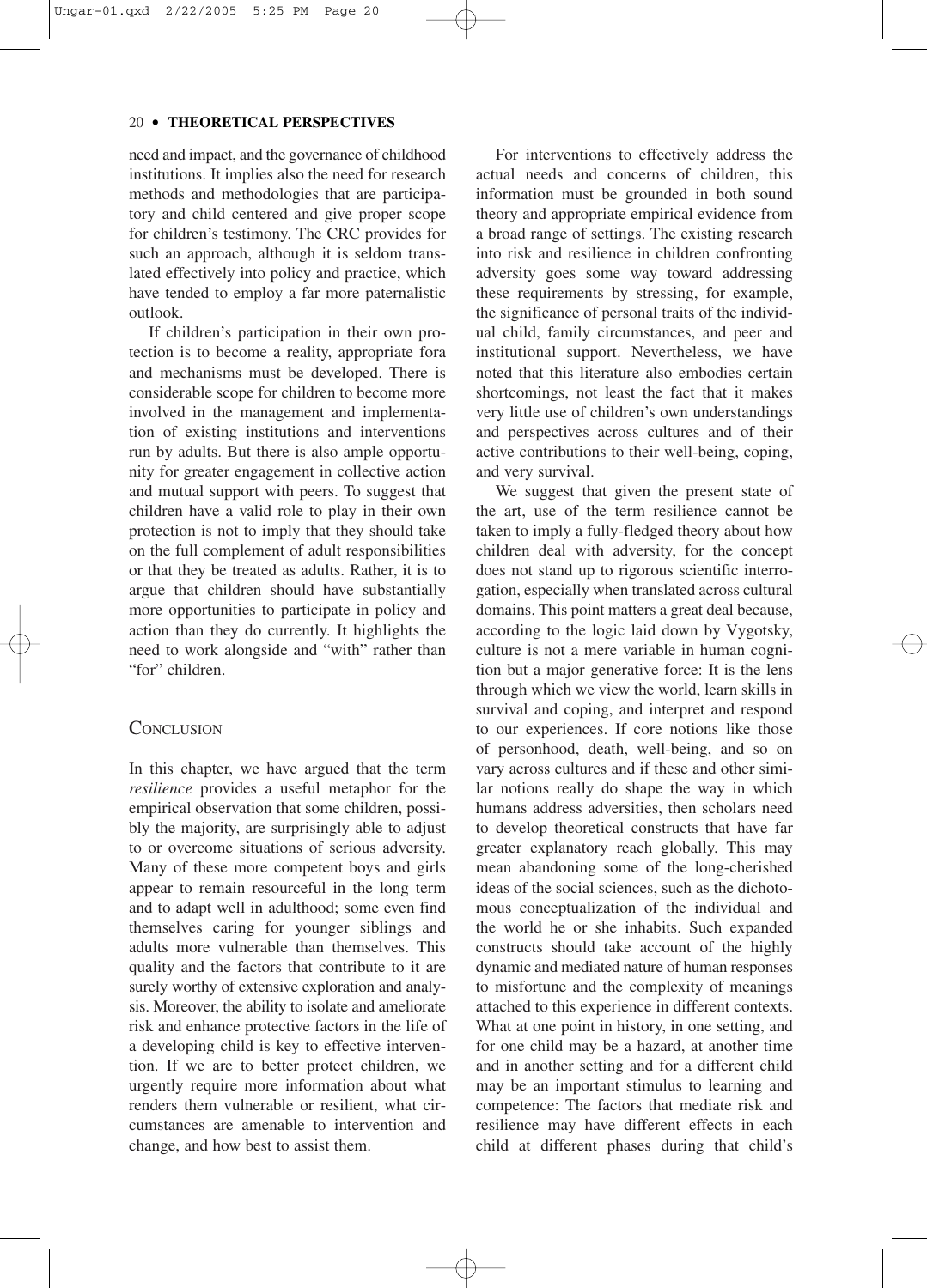life. These new constructs should also aid understanding of the effects on children of different kinds of risks, because it cannot be assumed that boys and girls deal with individual or intrafamilial adversities in the same way as they cope with major societal upheavals like war. This recognition implies a shift in emphasis away from the intrapsychic functioning of the individual, generic child and from consideration of that child as an isolated unit of analysis toward greater consideration of structural forces that mediate the well-being of whole groups or categories of children.

Thus, there is a great deal more research needed in this field, especially in majorityworld contexts and with children whose lives do not conform to the image perpetuated by much of the existing literature. These children—workers, caregivers, household heads, sex workers, freedom fighters, and so on—have much to teach us in terms of broadening our understanding of well-being and coping in extremely difficult situations. Given the complexity of the issues under consideration and the diversity of children's lives in different circumstances, it is crucial that we do justice to these children's experiences and perspectives. Doing so means increasing our knowledge while avoiding simplistic policy recommendations aimed at reducing risk or enhancing protective factors. It is time to engage with the reality of children's lives in different settings and support their very different and diverse skills and capacities.

# **NOTES**

1. For the purpose of this chapter, a child is defined in accordance with the UN Convention on the Rights of the Child as any individual below the age of 18.

2. Vygotsky articulated his ideas in the early 20th century, but North American and European researchers did not take up his ideas until much more recently.

3. We draw heavily on ideas shared with us by William Myers during personal communications for this and the following point.

4. Charles Super and Sara Harkness (1992) highlight the importance of cultural specificity through the concept of "developmental niche," which they use to explain how children's needs and development are mediated and expressed in particular ways in particular cultural and social settings.

5. As it happens, some of the most widely accepted ideas about what is detrimental and what is beneficial to children turn out to be founded on a particular ideology or set of interests and therefore have little logic in terms of children's well-being. One has only to contrast internationally promoted attitudes and assumptions toward children's labor force work with those toward children's unpaid household work to comprehend how completely modern attitudes reflect the social and historical context from which they are derived. Why is drudgery that is unpaid household work acceptable and even good for children, whereas drudgery in the paid labor force is unacceptable and bad? Just as paid and unpaid labor force work share many characteristics, so labor force work and housework are often hard to differentiate in terms of children's effort, safety and risk factors, intellectual stimulation, and hours worked. Yet in most policy, domestic work is still considered appropriate for children, whereas labor force work is not. Even if a practice was identified as abusive to children, to exhort families or communities to behave differently would not necessarily foster children's well-being. This is because, as indicated, the effects of adversity on children are determined not merely by the objective nature of an act or situation so much as by children's subjective experience of that situation.

# **REFERENCES**

- Ager, A. (1996). Children, war and psychological intervention. In S. Carr & J. F. Schumaker (Eds.), *Psychology and the developing world* (pp. 66–73). Westport, CT: Greenwood.
- Anthony, E. J. (1987). Risk, vulnerability, and resilience: An overview. In E. J. Anthony & B. J. Cohler (Eds.), *The invulnerable child* (pp. 3–48). New York: Guilford Press.
- Apfel, R., & Simon, B. (1996). Psychosocial interventions for children of war: The value of a model of resiliency. *Medicine and Global Survival.* Retrieved December 9, 2004, from www.ippnw.org/MGS/V3Apfel.html.
- Armstrong, M., Boyden, J., Galappatti, A., & Hart, J. (2004). *Piloting methods for the evaluation of psychosocial programme impact in Eastern Sri Lanka.* Report for USAID, Oxford. Retrieved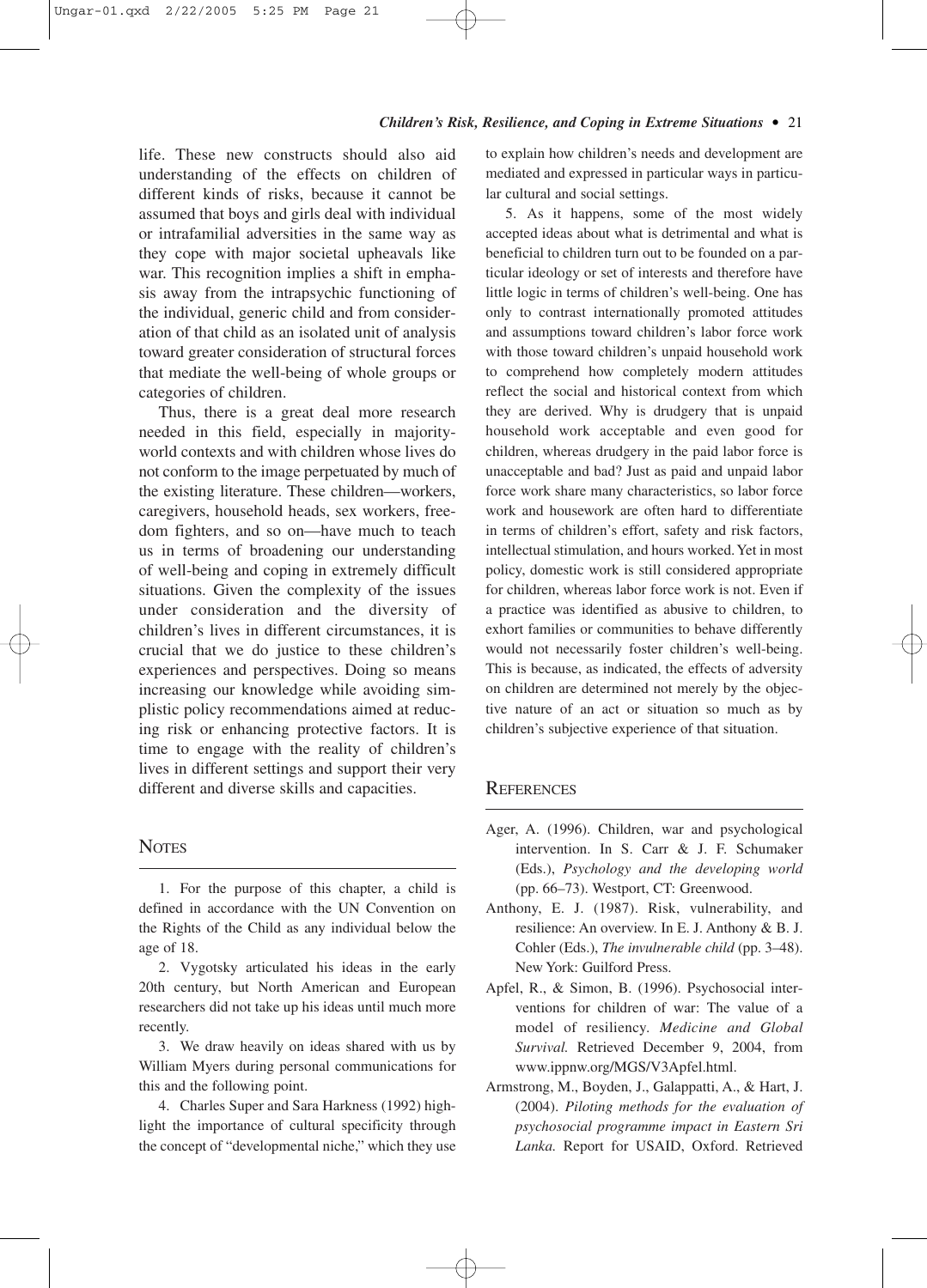December 9, 2004, from www.rsc.ox.ac.uk/ PDFs/ rrpilotingmethods04.pdf

- Bernard, B. (1995). *Fostering resilience in children* (ERIC Digest No. EDO-PS-95). Retrieved December 9, 2004, from resilnet.uiuc.edu/library/ benard95.html
- Bit, S. (1991). *The warrior heritage: A psychological perspective of Cambodian trauma.* El Cerrito, CA: Seanglim Bit.
- Boyden, J. (2002, September). *Unpublished field notes: Interviews with former abducted child combatants, Gulu, Uganda.* Country Review of Uganda Programme, Save the Children Denmark.
- Boyden, J., Eyber, C., Feeny, T., & Scott, C. (2004). *Children and poverty.* Part II. *Voices of children: Experiences and perceptions from Belarus, Bolivia, Sierra Leone, India and Kenya* (Children and Poverty Series). Richmond, VA: Christian Children's Fund.
- Bracken, P. (1998). Hidden agendas: Deconstructing post traumatic stress disorder. In P. Bracken & C. Petty (Eds.), *Rethinking the trauma of war* (pp. 38–59). London: Save the Children Fund UK and Free Association Press.
- Bracken, P., Giller, J. E., & Summerfield, D. (1995). Psychological responses to war and atrocity: The limitations of current concepts. *Social Science and Medicine, 40*(8), 1073–1082.
- Briggs, J. L. (1986, September). *Expecting the unexpected: Canadian Inuit training for an experimental lifestyle.* Paper presented at the Fourth International Conference on Hunting and Gathering Societies, Ontario, Canada.
- Bronfenbrenner, U. (1986). Ecology of the family as a context for human development: Research perspectives. *Developmental Psychology, 22*(6), 723–742.
- Bronfenbrenner, U. (1996). *The ecology of human development: Experiments by nature and design.* Cambridge, MA: Harvard University Press.
- Cole, M. (1992). Culture in development. In M. H. Bornstein & M. E. Lamb (Eds.), *Human development: An advanced textbook* (731–789). Hillsdale, NJ: Erlbaum.
- Cole, M. (1996). *Cultural psychology: A once and future discipline.* Cambridge, MA: Harvard University Press.
- Cole, M., Gay, J., Glick, J., & D. Sharp. (1971). *The cultural context of learning and thinking: An exploration in experimental anthropology.* London: Methuen.
- Dawes, A. (1992, November). *Psychological discourse about political violence and its effects on children.* Paper presented at the meeting of the Mental Health of Refugee Children Exposed to Violent Environments, Refugee Studies Programme, University of Oxford, Oxford, UK.
- Dawes, A., & Donald, D. (1994). Understanding the psychological consequences of adversity. In A. Dawes & D. Donald (Eds.), *Childhood and adversity: Psychological perspectives from South African research* (pp. 1–27). Cape Town: David Philip.
- De Berry, J. (2004). The sexual vulnerability of adolescent girls during civil war in Teso, Uganda. In J. Boyden & J. de Berry (Eds.), *Children and youth on the front line: Ethnography, armed conflict and displacement.* Oxford & New York: Berghahn Books.
- De Vries, M. (1996). Trauma in cultural perspective. In B. Van der Volk, A. McFarlane, & L. Weisaette (Eds.), *Traumatic stress: The effects of overwhelming experience on mind, body and society* (pp. 398–413). London: Guildford Press.
- Drèze, J., & Sen, A. (1995). Gender inequality and women's agency. In J. Drèze & A. Sen (Eds.), *India: Economic development and social opportunity* (pp. 140–178). Delhi: Oxford University Press.
- Eisenbruch, M. (1991). From post-traumatic stress disorder to cultural bereavement: Diagnosis of Southeast Asian refugees. *Social Science and Medicine, 33*(6), 673–680.
- Ekblad, S. (1993). Psychosocial adaptation of children while housed in a Swedish refugee camp: Aftermath of the collapse of Yugoslavia. *Stress Medicine, 9,* 159–166.
- Engle, P., Castle, S., & Menon, P. (1996). Child development: Vulnerability and resilience. *Social Science and Medicine, 43*(5), 621–635.
- Fraser, M. W. (Ed.). (1997). *Risk and resilience in childhood: An ecological perspective.*Washington, DC: NASW Press.
- Galappatti, A. (2002). *Caring for separated children: An approach from Sri Lanka.* Colombo, Sri Lanka: Save the Children Norway.
- Garbarino, J. (1999, November). *What children can tell us about the trauma of forced migration.* Seminar presented at the Refugee Studies Programme, University of Oxford, Oxford.
- Garbarino, J., Kostelny, K., & Dubrow, N. (1991). *No place to be a child: Growing up in a war zone.* Lexington, MA: Lexington Books.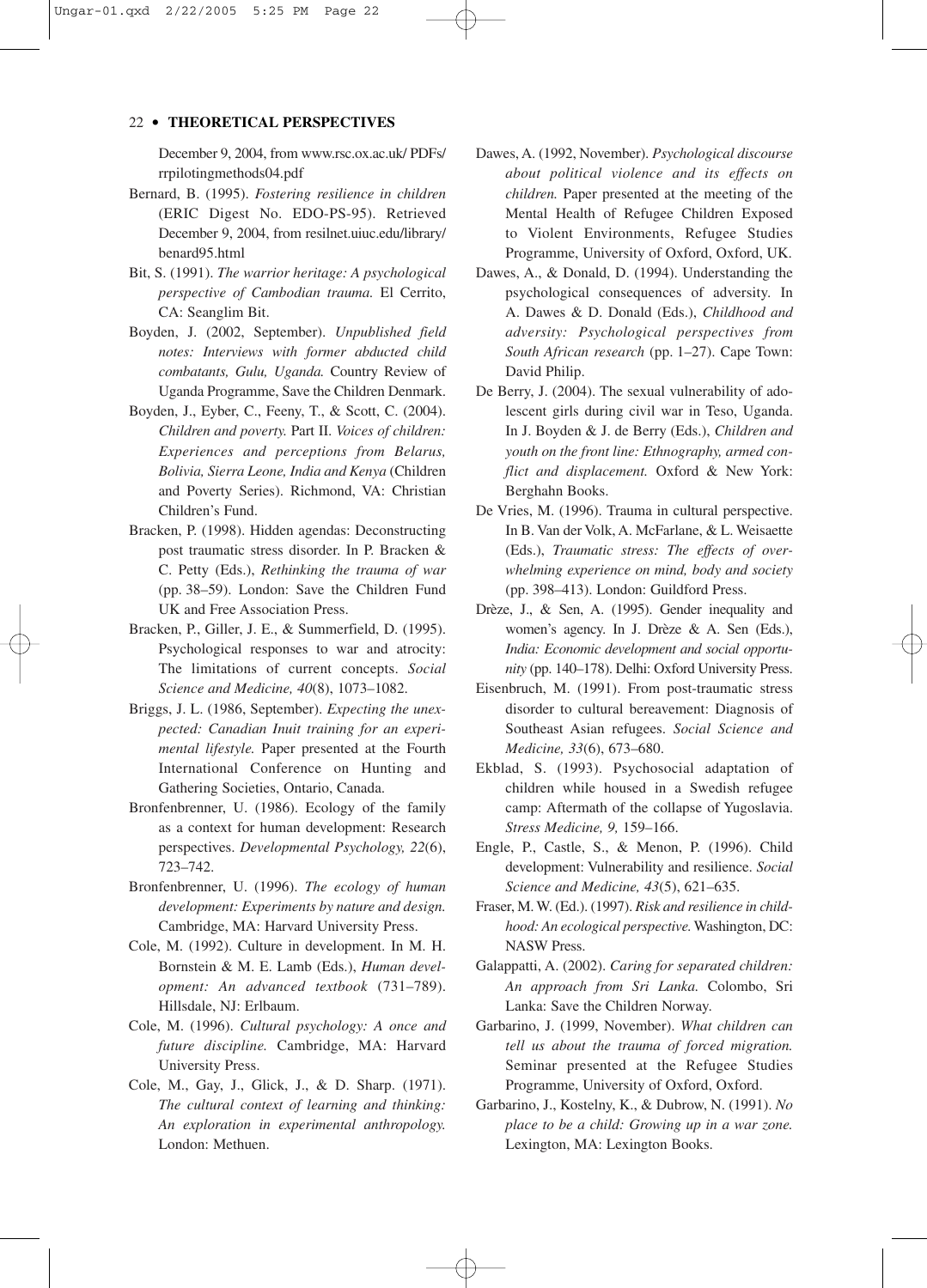- Garmezy, N. (1983). Stressors of childhood. In N. Garmezy & M. Rutter (Eds.), *Stress, coping and development in children* (pp. 43–84). New York: McGraw-Hill.
- Garmezy, N. (1993). Children in poverty: Resilience despite risk. *Psychiatry, 56*(1), 127–136.
- Garmezy, N., & Masten, A. (1991). The protective role of competence indicators in children at risk. In E. M. Cummings (Ed.), *Life span developmental psychology: Perspectives on stress and coping* (pp. 151–176). Hillsdale, NJ: Erlbaum.
- Garmezy, N., & Rutter, M. (Eds.). (1983). *Stress, coping and development in children*. New York: McGraw-Hill.
- Gibbs, S. (1994). Post-war social reconstruction in Mozambique: Reframing children's experience of trauma and healing. *Disasters, 18*(3), 268–276.
- Gilmore, D. (1990). *Manhood in the making: Cultural concepts of masculinity.* New Haven, CT: Yale University Press.
- Goodnow, J. J. (1990). The socialization of cognition. In J. W. Stigler, R. A. Shweder, & G. Herdt (Eds.), *Cultural psychology* (pp. 259–286). New York: Cambridge University Press.
- Goyos, J. M. (1997). *Identifying resiliency factors in adult "Pedro Pan" children: A retrospective study.* Doctoral dissertation submitted to Ellen Whiteside McDonnell School of Social Work, Barry University, Miami, FL.
- Hinton, R. (2000). "Seen but not heard": Refugee children and models of coping. In C. Panter-Brick & M. Smith (Eds.), *Abandoned children* (pp. 199–212). Cambridge, UK: Cambridge University Press.
- Jareg, E., & Falk, L. (1999, April-May). *Centre-based and community based psychosocial projects for war-affected children.* Draft Report for Redd Barna and Red Barnet, Save the Children Norway and Save the Children Denmark, Oslo.
- Kleinman, A., & Kleinman, J. (1991). Suffering and its professional transformation: Toward an ethnography of interpersonal experience. *Culture, Medicine and Psychiatry, 15*(3), 275–301.
- Korbin, J. (Ed.). (1981). *Child abuse and neglect: Cross-cultural perspectives.* Berkeley: University of California Press.
- Le Vine, P. (1999, July). *Assessing "detachment" patterns and contextual trauma across cultures (trauma detachment grid).* Seminar presented

at the Refugee Studies Centre, University of Oxford, Oxford.

- Lock, M., & Scheper-Hughes, N. (1990). A critical reinterpretive approach in medicinal anthropology: Rituals and routines of discipline and dissent. In T. Johnson & C. Sargent (Eds.), *Medical anthropology: Contemporary theory and method* (pp. 47–72). New York: Praeger.
- Luthar, S. S. (2003). The culture of affluence: Psychological costs of material wealth. *Child Development, 74,* 1581–1593.
- Luthar, S. S., & Cicchetti, D. (2000). The construct of resilience: Implications for interventions and social policies. *Development and Psychopathology, 12,* 857–885.
- Luthar, S. S., Cicchetti, D., & Becker, B. (2000). The construct of resilience: A critical evaluation and guidelines for future work. *Child Development, 71*(3), 543–562.
- Mann, G. (2000). *Separated children on the Thai-Burma border: A field research report.* Unpublished paper, Refugee Studies Centre, University of Oxford, UK.
- Mann, G. (2001). *Networks of support: A literature review of care issues for separated children.* Stockholm: Save the Children Sweden.
- Mann, G. (2002). *"Wakimbizi, Wakimbizi":* Congolese children's perspectives of life in Dar es Salaam, Tanzania*. Environment & Urbanization, 14*(2), 115–122.
- Mann, G. (2003a). *Family matters: The care and protection of children affected by HIV/AIDS in Malawi.* Stockholm: Save the Children Sweden.
- Mann, G. (2003b). *Not seen or heard: The lives of separated refugee children in Dar es Salaam.* Stockholm: Save the Children Sweden.
- Masten, A., Best, K. M., & Garmezy, N. (1990). Resilience and development: Contributions to the study of children who overcome adversity. *Development and Psychopathology, 2,* 425–444.
- McCallin, M., & Fozzard, S. (1991). *The impact of traumatic events on the psychosocial wellbeing of Mozambican refugee women and children*. Geneva: International Catholic Child Bureau.
- Palmer, O. J. (1983). *The psychological assessment of children* (2nd ed.). New York: John Wiley.
- Parker, M. (1996). Social devastation and mental health in North East Africa. In T. Allen (Ed.), *In search of cool ground: War, flight and homecoming in North East Africa* (pp. 262–273). London: James Curry.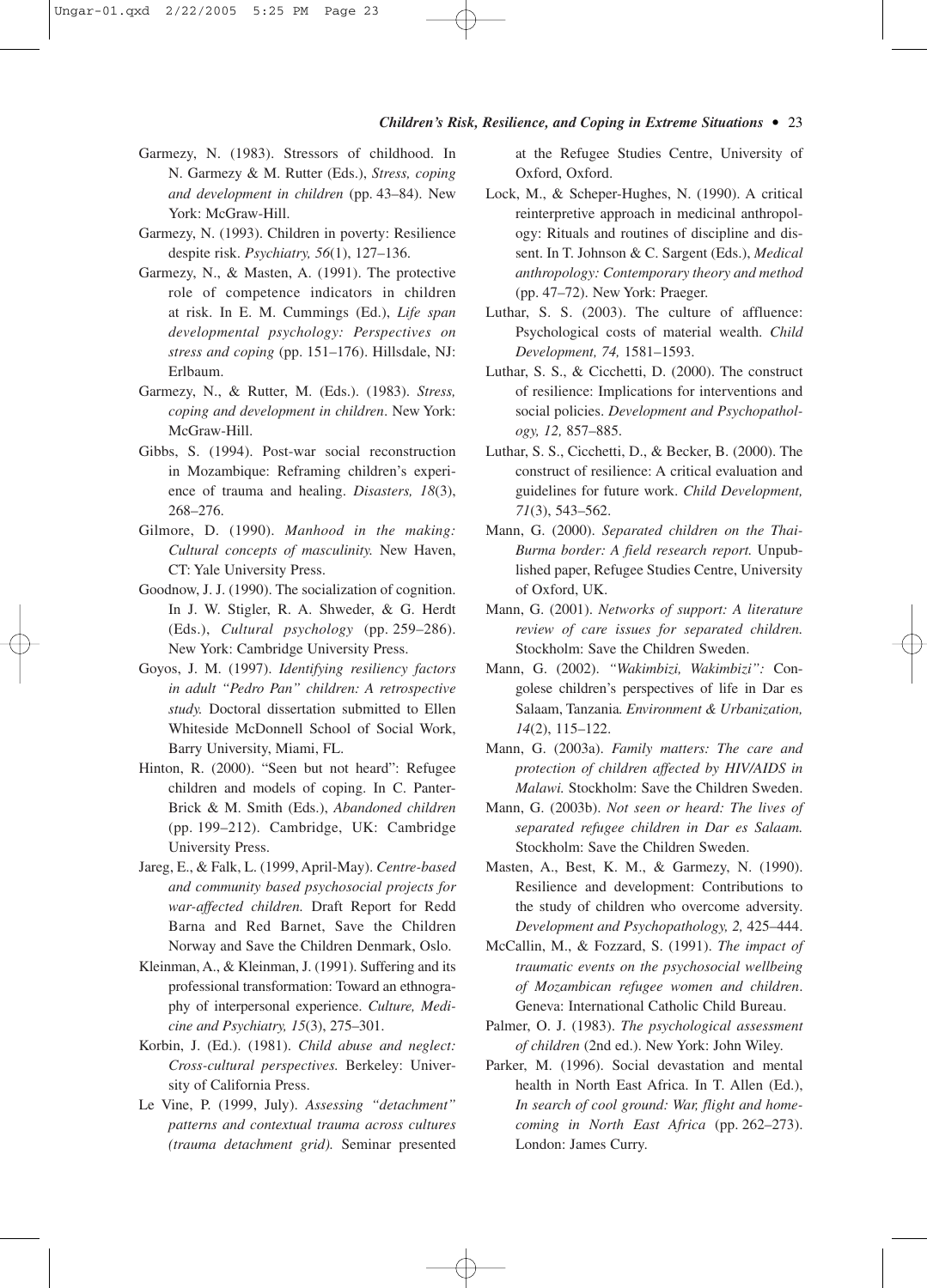- Phinney, J. S. (1996). When we talk about American ethnic groups, what do we mean? *American Psychologist, 51*(9), 918–927.
- Punamaki, R.-L. (1987). Content of and factors affecting coping modes among Palestinian children. *Scandinavian Journal of Development Alternatives, 6*(1), 86–98.
- Ressler, E., Boothby, N., & Steinbock, D. (1988). *Unaccompanied children: Care and protection in wars, natural disasters, and refugee movements.* New York: Oxford University Press.
- Ressler, E., Tortorici, J., & Marcelino, A. (1992). *Children in situations of armed conflict: A guide to the provision of services.* New York: UNICEF.
- Reynolds-White, S. (1998). *Questioning misfortune.* Cambridge, UK: Cambridge University Press.
- Richman, J. M., & Bowen, G. L. (1997). School failure: An ecological-interactional-developmental perspective. In M. W. Fraser (Ed.), *Risk and resilience in childhood* (pp. 95–116.). Washington: NASW Press.
- Richman, N. (1993). Annotation: Children in situations of political violence. *Journal of Child Psychology and Psychiatry, 34*(8), 1286–1302.
- Robertson, A. F. (1991). *Beyond the family: The social organisation of human reproduction.* Oxford, UK: Blackwell.
- Rogoff, B. (1990). *Apprenticeship in thinking.* Oxford, UK: Oxford University Press.
- Rogoff, B. (2003). *The cultural nature of human development.* Oxford & New York: Oxford University Press.
- Rousseau, C., Said, T. M., Gagné, M-J., & Bibeau, G. (1998). Resilience in unaccompanied minors from the north of Somalia. *Psychoanalytic Review, 85*(4), 615–637.
- Rutter, M. (1987). Psychosocial resilience and protective mechanisms. *American Journal of Orthopsychiatry, 57*(3), 316–331.
- Rutter, M. (1990). Psychosocial resilience and protective mechanisms. In J. E. Rolf, A. Masten, D. Cicchetti, K. Nuechterlein, & S. Weintraub (Eds.), *Risk and protective factors in the development of psychopathology* (pp. 181–214). Cambridge, UK: Cambridge University Press.
- Schaffer, H. R. (1996). *Social development.* Oxford, UK: Blackwell.
- Schaffer, H. R. (2000). The early experience assumption: Past, present, and future. *International Journal of Behavioural Development, 24*(1), 5–14.
- Shweder, R., & Bourne, E. (1982). Does the concept of the person vary cross-culturally? In A. Marsella & G. White (Eds.), *Cultural conceptions of mental health and therapy* (pp. 158–199). Dordrecht, Netherlands: Reidal.
- Summerfield, D. (1991). Psychological effects of conflict in the Third World. *Development in Practice, 1*(3), 159–173.
- Summerfield, D. (1998). The social experience of war and some issues for the humanitarian field. In P. Bracken & C. Petty (Eds.), *Rethinking the trauma of war* (pp. 9–37). London & New York: Save the Children Fund UK, Free Association Books.
- Super, C., & Harkness, S. (1986). The developmental niche: A conceptualisation at the interface of child and culture. *International Journal of Behavioural Development, 9,* 545–569.
- Super, C., & Harkness, S. (1992). Cultural perspectives on child development. In D. Wagner & H. Stevenson (Eds.), *Cultural perspectives on child development.* San Francisco: W. H. Freeman.
- Swaine, A. (with Feeny, T.). (2004). A neglected perspective: Adolescent girls" experiences of the Kosovo conflict of 1999. In J. Boyden & J. de Berry (Eds.), *Children and youth on the front line: Ethnography, armed conflict and displacement* (pp. 63–86)*.* Oxford & New York: Berghahn Books.
- Tolfree, D. (2004). *Whose children? Separated children's protection and participation in critical situations.* Stockholm: Save the Children Sweden.
- Turton, R., Straker, G., & Mooza, F. (1990). The experiences of violence in the lives of township youth in "unrest" and "normal" conditions. *South African Journal of Psychology, 21*(2), 77–84.
- Ungar, M. (2004). *Nurturing hidden resilience in troubled youth.* Toronto: University of Toronto Press.
- Vraalsen, P. (in press). *Separated children in South Sudan: A report of a participatory study.* Nairobi: UNICEF.
- Vygotsky, L. (1978). *Mind in society: The development of higher psychological processes.* Cambridge, MA: Harvard University Press.
- Werner, E., & Smith, R. (1992). *Overcoming the odds: High risk children from birth to adulthood.* Ithaca, NY, & London: Cornell University Press.
- Werner, E., & Smith, R. (1998). *Vulnerable but invincible: A longitudinal study of resilient children and youth.* New York: Adams, Bannister, Cox.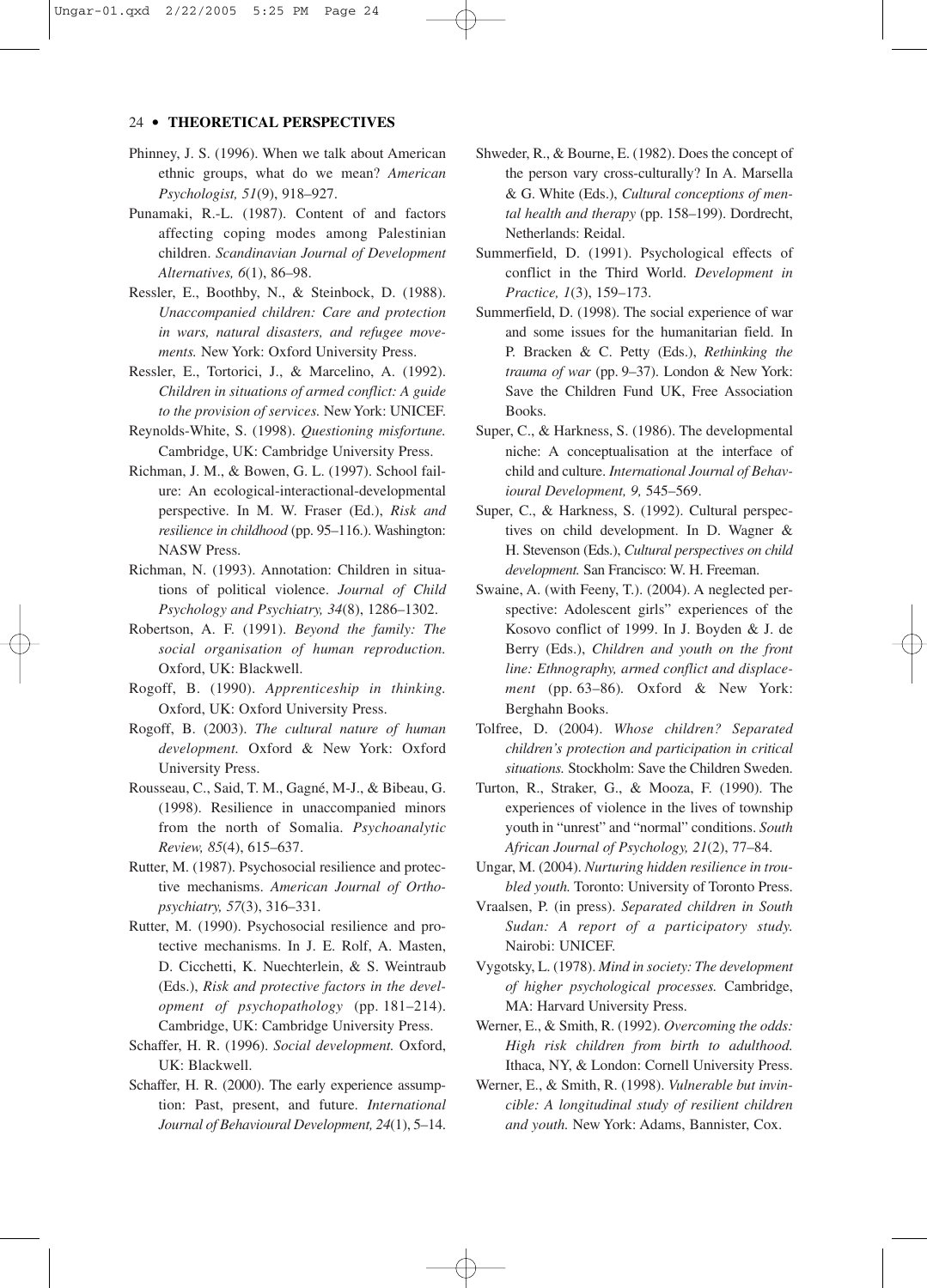- Wilson, E. O. (1998). *Consilience: The unity of knowledge.* New York: Knopf.
- Woodhead, M. (1998). *Is there a place for work in child development? Implications of child development theory and research for interpretation of the UN Convention on the Rights of the Child, with particular reference to Article 32, on Children, Work and Exploitation*. London: Open University and Rädda Barnen.
- World Health Organization. (1992). *Psychosocial consequences of disasters: Prevention and management.* Geneva: World Health Organization.
- Wyman, P. (2003). Emerging perspectives on context specificity of children's adaptation and resilience.

In S. S. Luther (Ed.), *Resilience and vulnerability: Adaptation in the context of childhood adversities* (pp. 293–317)*.* Cambridge, UK: Cambridge University Press.

- Yates, T., Egeland, B., & Sroufe, A. (2003). Rethinking resilience: A developmental process perspective. In S. S. Luthar (Ed.), *Resilience and vulnerability: Adaptation in the context of childhood adversities* (pp. 243–266)*.* Cambridge, UK: Cambridge University Press.
- Zwi, A., Macrae, J., & Ugalde, A. (1992). Children and war. *The Kangaroo, 1*(1), 46–57.